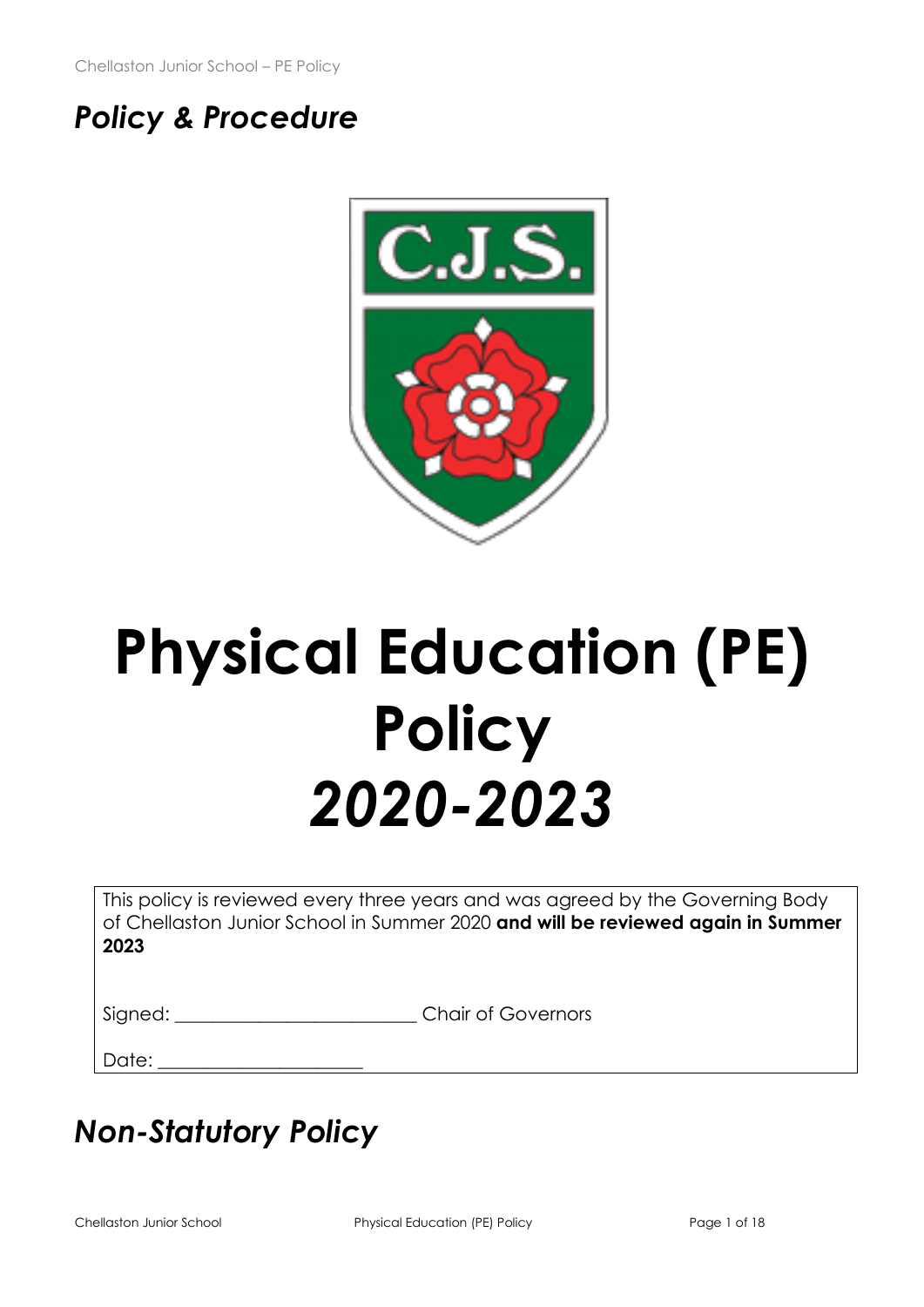## *Chellaston Junior School*

## *Physical Education Policy*

#### **Aims and Vision**



#### **Curriculum Intent**

At Chellaston Junior School, we ask, "**Why?**". Our curriculum is based on developing enquiring minds.

Through our curriculum, we teach our pupils core knowledge, which then equips them with the ability to showcase their **reasoning** skills. We want our children to ask 'why?' and develop their independence and **resilience** to answer their own questions for themselves.

We encourage and foster pupils' **creative thinking**, allowing them to explore and respond to the world we live in, through the curiosity of asking 'why?'

At Chellaston Junior School, we never put a ceiling on what pupils can achieve; we stretch them so that each pupil can reach their full potential. We adapt our curriculum to suit the needs of all our learners. Our adaptations allow equality of opportunity for every child; no pupil is left behind.

#### **Curriculum Intent for PE**

Chellaston Junior School Physical Education (PE) Policy Page 2 of 18 It is our intention that our PE curriculum is broad, rich and engaging, offering a variety of activities to enhance skills in physical education whilst also allowing our children to become physically literate. We strive to develop the physical, social and emotional wellbeing of our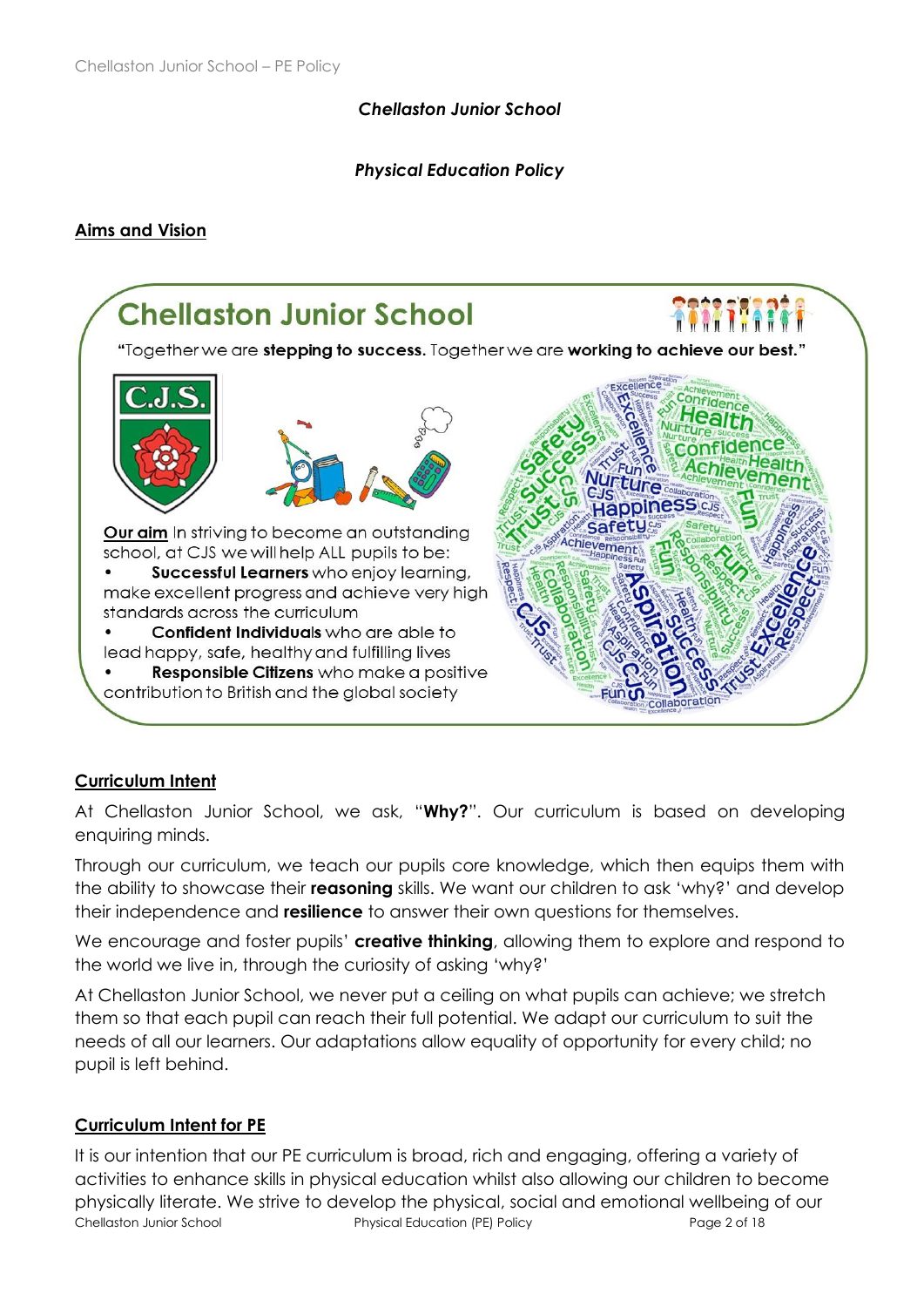pupils, to ensure they leave primary school with a positive attitude towards PE and keeping active and healthy lifestyles. At Chellaston Junior School, we understand physical education to be a vital part of a child's educational development, and as a result we encourage positive and inclusive participation for all in physical education. We hope that this will enable our children to build self-esteem, teamwork skills, and positive values and attitudes in P.E. Additionally, we hope to spark a lifelong passion within our pupils for keeping active and healthy.

# **Aims:**

- to provide an atmosphere which promotes enjoyment, self-esteem and self-confidence through perseverance and a sense of achievement.
- to develop the importance of fair play through sportsmanship.
- to provide equal opportunities for all children to participate and reach their full potential (taking into account children with special educational or physical needs).
- to develop each child's ability to plan, create, evaluate and improve movement sequences/actions in a variety of physical activities.
- to teach children to evaluate how well they and others perform according to criteria given by the teacher, themselves and others.
- to compare their performances with previous ones and demonstrate improvement to achieve their personal best.
- to promote children's awareness of the need for physical exercise to promote and maintain a healthy well-being.
- to teach children awareness of basic safety practices.
- to develop pupils' social skills by promoting activities which involve co-operation, collaboration, responsibility, personal commitment, loyalty and teamwork.
- Children of all abilities will be encouraged to join clubs and organisations with the aim of extending their interest and involvement in sport.
- Through the Government Funding for PE & School Sport, the School will, where possible, provide opportunities for both pupils and teachers to work with and alongside PE specialists and sports coaches. The aim is to enhance specialist and coaching facilities and to develop the skills and expertise of staff to provide better coaching, mentoring and advice to pupils across the whole PE and sport spectrum. Spending will be reviewed and published on the school website.

# **Teaching Strategies**

All children have two 50 minute sessions timetabled per week of physical activity; this takes the form of an hour 'Games' lesson where Games, Athletics and Outdoor and Adventurous Activities are taught throughout the year and an hour 'P.E.' lesson where Dance, Gymnastics and Health related fitness are taught throughout the year.

# **Key Stage Two - Programme of Study**

• Pupils should be taught six areas of activity. During each year of the key stage pupils should be taught Games, Gymnastic Activities and Dance. At points during the Key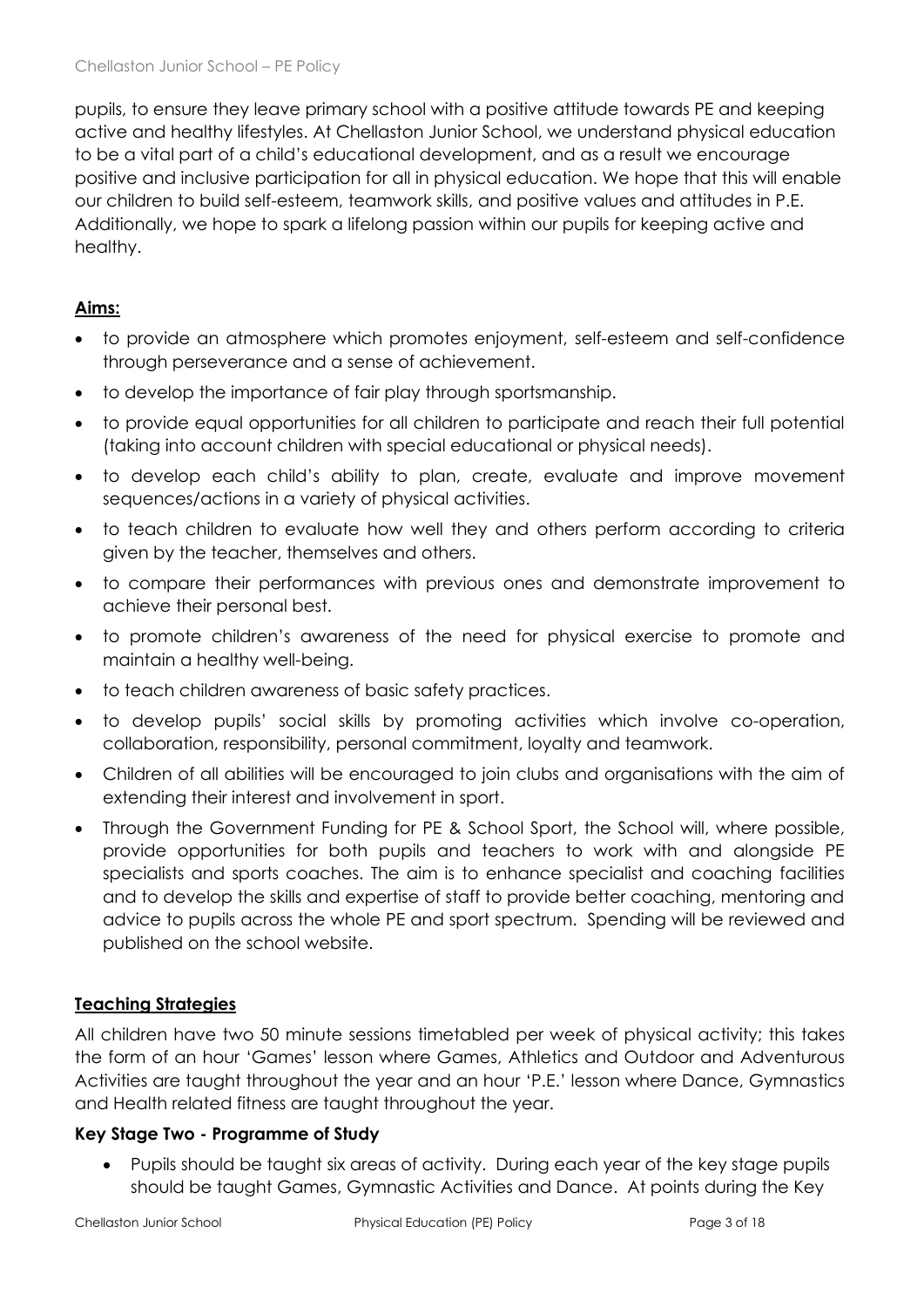Stage pupils should be taught Athletic Activities, Outdoor and Adventurous Activities and Swimming.

• Throughout the Key Stage, pupils should be taught how to sustain energetic activity over appropriate periods of time in a range of physical activities.

| <b>AREAS OF ACTIVITY</b>                                         | <b>PUPILS SHOULD BE TAUGHT</b>                                                                                                                                                                                                           |  |
|------------------------------------------------------------------|------------------------------------------------------------------------------------------------------------------------------------------------------------------------------------------------------------------------------------------|--|
| 1. GAMES                                                         | a. to understand and play small-sided games and                                                                                                                                                                                          |  |
|                                                                  | simplified versions of recognised competitive team and individual<br>games, covering the following types - invasion, e.g. mini-soccer,<br>netball, striking/fielding, e.g. rounders, small-sided cricket, net/wall,<br>e.g. short tennis |  |
|                                                                  | b. common skills and principles, including attack and defence,<br>invasion, striking/fielding, net and target games                                                                                                                      |  |
|                                                                  | c. to improve the skills of sending, receiving, striking and travelling<br>with a ball in the above games.                                                                                                                               |  |
| 2. GYMNASTIC<br><b>ACTIVITIES</b>                                | a. different means of turning, rolling, jumping, climbing, balancing<br>and travelling on hands and feet, and how to adapt, practise and<br>refine these actions, both on floor and apparatus                                            |  |
|                                                                  | b. to emphasise changes of shape, speed and direction through<br>gymnastic actions                                                                                                                                                       |  |
|                                                                  | c. to practise, refine and repeat a longer series of actions, making<br>increasingly complex movement sequences, both on the floor and<br>using apparatus                                                                                |  |
| 3. DANCE                                                         | a. to compose and control their movements by varying shape, size,<br>direction, level, speed, tension and continuity                                                                                                                     |  |
|                                                                  | b. a number of dance forms from different times and places,<br>including some traditional dances of the British Isles                                                                                                                    |  |
|                                                                  | c. to express feelings, moods and ideas, to respond to music, and to<br>create simple characters and narratives in response to a range of<br>stimuli, through dance.                                                                     |  |
| <b>4. ATHLETICS</b>                                              | a. to develop and refine basic techniques in running, e.g. over short<br>distances, over longer distances, in relays, throwing, e.g. for<br>accuracy/distance, and jumping, e.g. for height/distance using a<br>variety of equipment     |  |
|                                                                  | b. to measure, compare and improve their own                                                                                                                                                                                             |  |
|                                                                  | performance.                                                                                                                                                                                                                             |  |
| <b>5. OUTDOOR AND</b><br><b>ADVENTUROUS</b><br><b>ACTIVITIES</b> | a. to perform outdoor and adventurous activities in one or more<br>different environment(s) e.g. playground, school grounds, parks,<br>woodland, seashore                                                                                |  |
|                                                                  | b. challenges of a physical and problem-solving nature, e.g.<br>negotiating obstacle courses, using suitable equipment e.g.<br>gymnastic or adventure play apparatus, whilst working individually                                        |  |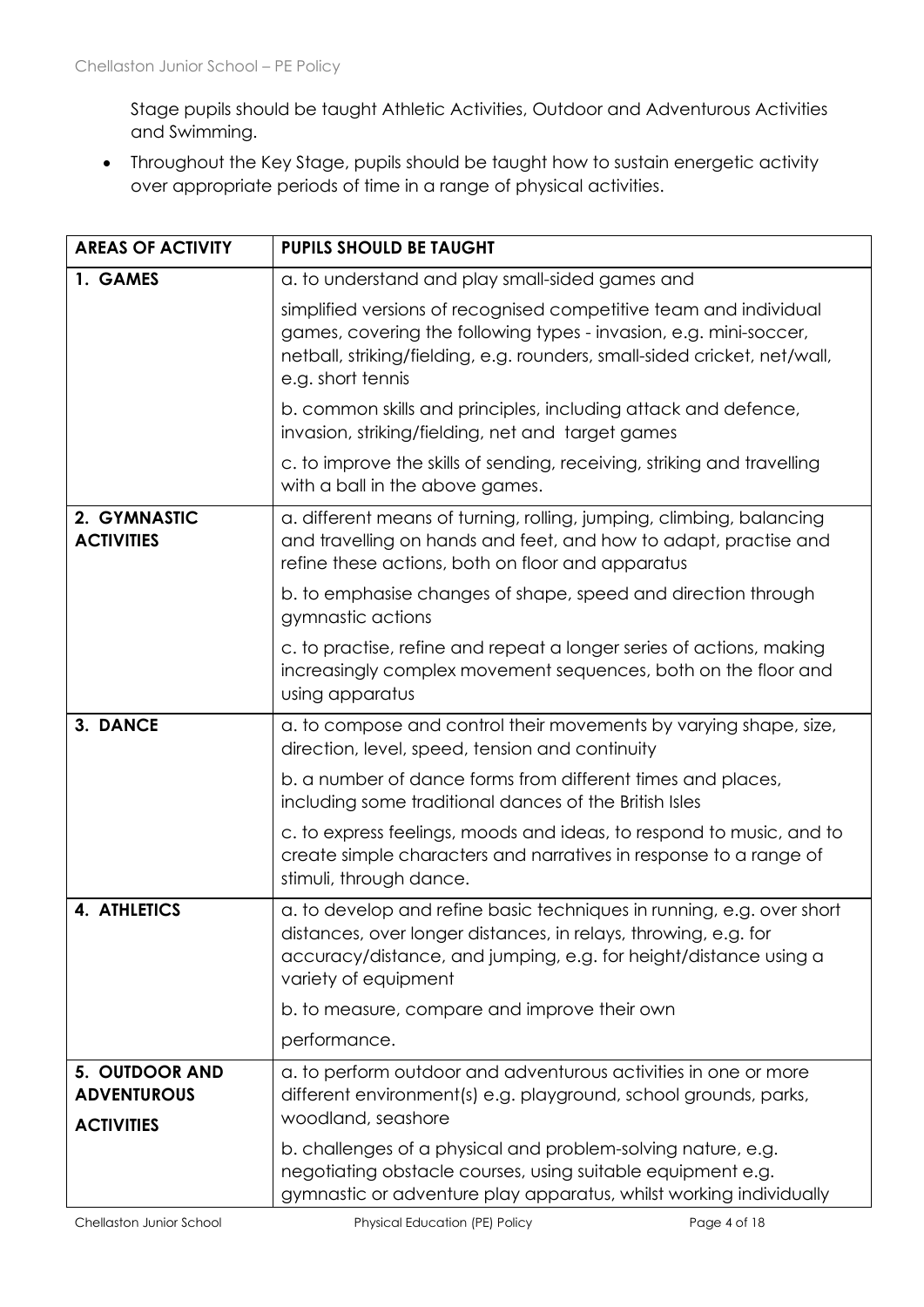|             | and with others.<br>c. the skills necessary for the activities undertaken.                                                                                                           |
|-------------|--------------------------------------------------------------------------------------------------------------------------------------------------------------------------------------|
| 6. SWIMMING | At Chellaston Junior School, we provide all children swimming<br>instruction in Year 4. In particular, they are taught to:                                                           |
|             | a. to swim unaided, competently, proficiently and safely, for at least<br>25 metres                                                                                                  |
|             | b. to develop confidence in water, and how to float and adopt<br>support positions                                                                                                   |
|             | c. a variety of means of propulsion using arms / legs, and how to<br>develop effective strokes on the front and the back (for example,<br>front crawl, backstroke and breaststroke). |
|             | d. the principles and skills of water safety and survival                                                                                                                            |
|             | e. specifically at CJS, children are taught to perform safe self-rescue<br>in different water-based situations.                                                                      |

The foundation for planning in PE and Games is through the skills outlined in the Programmes of Study from the National Curriculum and supported with planning resources from the Derby City SSP. The ASA Swimming Programme for swimming is also followed. The pupils are taught to:

- Use running, jumping, throwing and catching in isolation and in combination.
- Play competitive games, modified where appropriate.
- Develop flexibility, strength, technique, control and balance.
- Perform dances using a range of movement patterns.
- Take part in outdoor and adventurous activity challenges both individually and within a team.
- Compare their performances with previous ones and demonstrate improvement to achieve their personal best.

Chellaston Junior School use the Derby City SSP planning and resources to ensure progression and differentiation. This resource uses the principle of STEP for adjusting lesson activities for differentiation.

- $S =$ change the space available
- $\bullet$   $\top$  = change the time allowed
- E = change the equipment, e.g. softer or larger balls, different sized bats
- $P =$  change the people, e.g. size of the groups

Some children with particular needs may require different activities, for example, with a particular focus on fine motor skills if hand to eye coordination is a challenge. For the small number of children who may need the provision, activities may be selected from key stage 1. High achievers identified by staff may be given opportunities to access activities from key stage 3.

# **Entitlement**

Chellaston Junior School **Physical Education (PE) Policy** Page 5 of 18 It is the aim of Chellaston Junior School to provide a P.E./Games Curriculum that is accessible to all pupils regardless of sex, age, disability or ethnicity and that responds to their diverse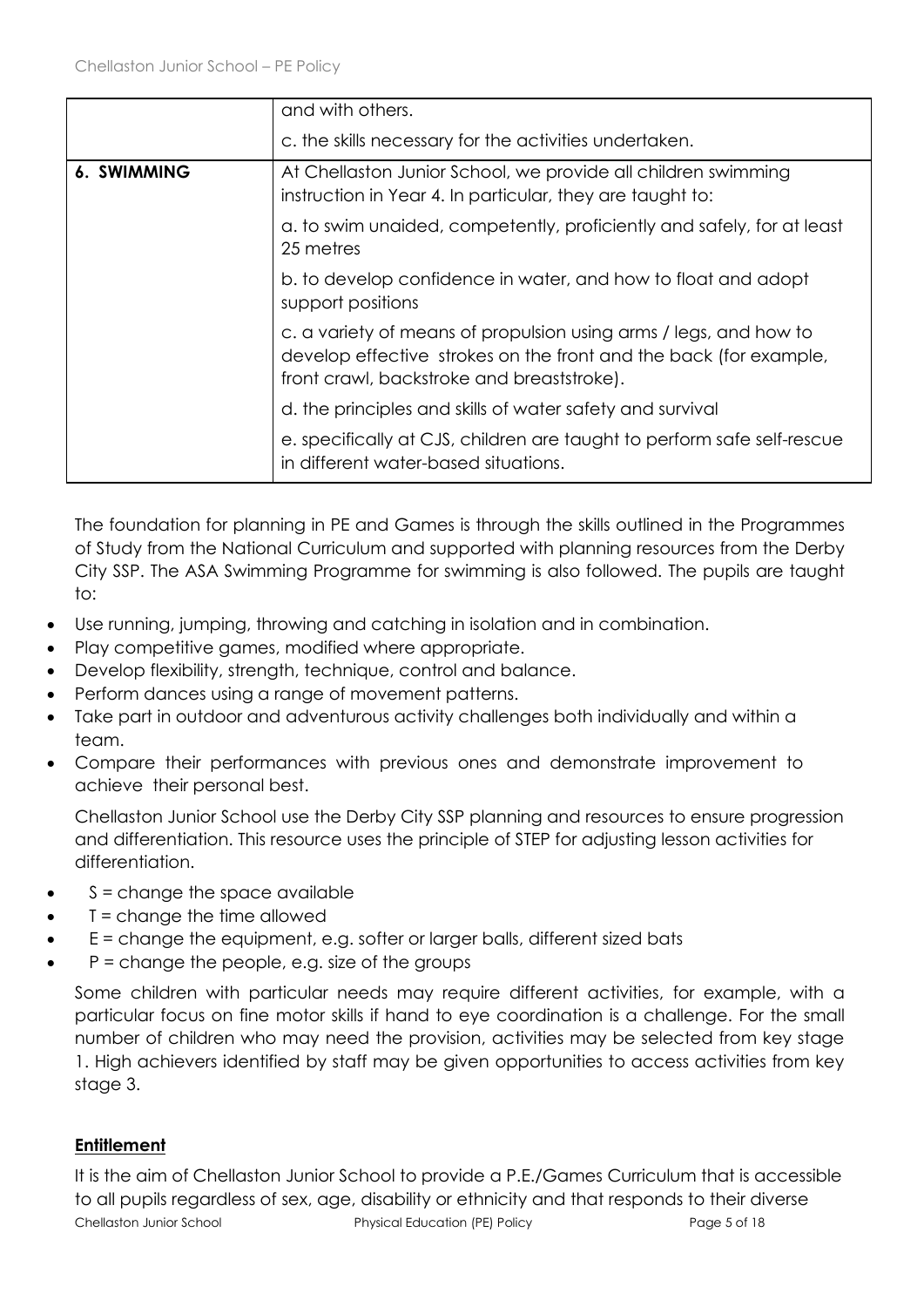needs. The great majority of pupils will follow the programme of study for key stage 2 in ways appropriate to their abilities and which allows them to work, progress and be challenged at their own level.

Chellaston Junior School provides children with the opportunity to take part in a variety of Sports Clubs. These extra curricular activities are very important in promoting physical exercise and a healthy lifestyle as well as giving the children opportunities to develop their skills and take part in a variety of competitive matches with other groups and schools. This introduces a competitive element to team games and allows the children to put into practice the skills that they have developed in their lessons.

# **Progression and Continuity**

See 'Progression of Skills' (Appendix 2)

# **Assessment, Reporting and Recording**

Children's work and progress is ongoing and is monitored by the teacher through observation in lessons. Teachers assess each child throughout the unit in line with the skills stated on the unit assessment sheet helping them to inform their planning and teaching. This is then added to the PE assessment grid on sharepoint then passed up to the new class teacher for the new academic year. Formal teacher assessment is reported to parents at the end of each academic year. Separate formal assessment and recording of pupils' achievements also takes place for Year 4 swimming records.

# **Links across the Curriculum**

Opportunities to link Physical Education to other curriculum areas will be identified, where appropriate, by the working party, as well as year groups and individual teachers when planning a series of lessons. For example, the effects on the heart after exercise linked to science, collecting, analysing and interpreting data to evaluate performance and identify priorities for improvement. Where possible, ICT will be used to enhance and evaluate elements of lessons.

# **Resources**

The resources for Physical Education are kept in the Games Shed, the PE store in hall and also with the PE Subject Leader(s). The Derby SSP resources are with the P.E. Co-Ordinator. The Derby SSP resource videos and images are stored on sharepoint. Yoga mats for physical literacy are stored in the HUB.

**Health & Safety** - in accordance with the Health and Safety and Behaviour Policies and the *Safe Practice: In Physical Education, School Sport and Physical Activity* (2016) – Association for PE (AfPE) and to ensure safe practice, pupils should be taught:



Chellaston Junior School Physical Education (PE) Policy **Safe**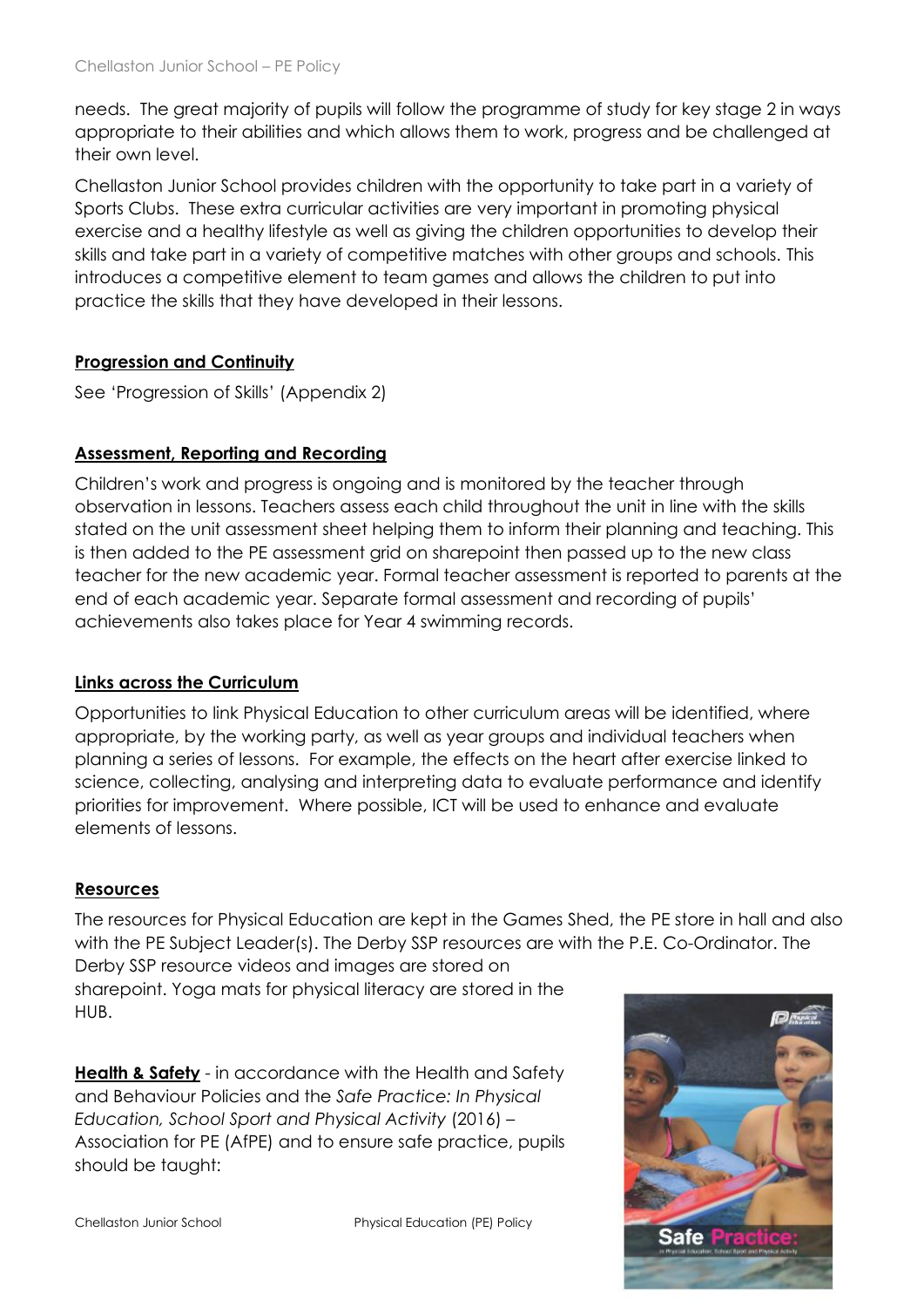- to respond readily and safely to instructions.
- to recognise and respond to relevant laws, codes, etiquette and safety procedures for different activities.
- about the safety aspects of wearing the correct kit, regarding clothing, footwear and jewellery.
- how to lift, carry, place and use equipment safely.
- to warm-up for and recover from exercise.

#### **Equipment and provision**

• Appropriate safety checks are annually carried out on all Physical Education equipment and outdoor areas (areas being the school hall with large apparatus, general P.E. resources, the school field, the playground, The MUGA and the trim trail).

• Teachers are responsible for checking the area and equipment to be used for physical activity before the children use it. Missing, faulty or broken equipment should be reported to the P.E. Co-Ordinator as soon as possible. Children are not allowed in PE store or Games shed without supervision and are always supervised when moving larger pieces of equipment such as gymnastic apparatus.

These safety check details are kept in the school office. Risk assessments are also completed for matches / sporting fixtures and are in the risk assessment folder (kept in the School Office)

• **PE mats** – **based upon AfPE information** – "Mats should be used to cope with planned and foreseen landings….used where it is expected that children will need to cushion deliberate landings. Teachers should be wary of placing mats where it is considered there is a high probability of a child falling off the apparatus…" Consequently, mats are to be used for safe planned landing and not for apparatus work where it may encourage unnecessary risk and possible injury.

#### **Clothing / changing**

• Changing for P.E. is an integral part of Physical Education lessons. Pupils should change into the appropriate clothing prior to the lesson and afterwards. This should be achieved with the minimum of fuss in a short time limit. **In years five**



**and six, girls and boys should get changed in separate areas (eg the classroom is split by a curtain). It is also recognised that children of a particular religion (eg girls who are Muslims) may need to get changed separately from all others. Provision in the form of a separate room nearby will be made in these circumstances.**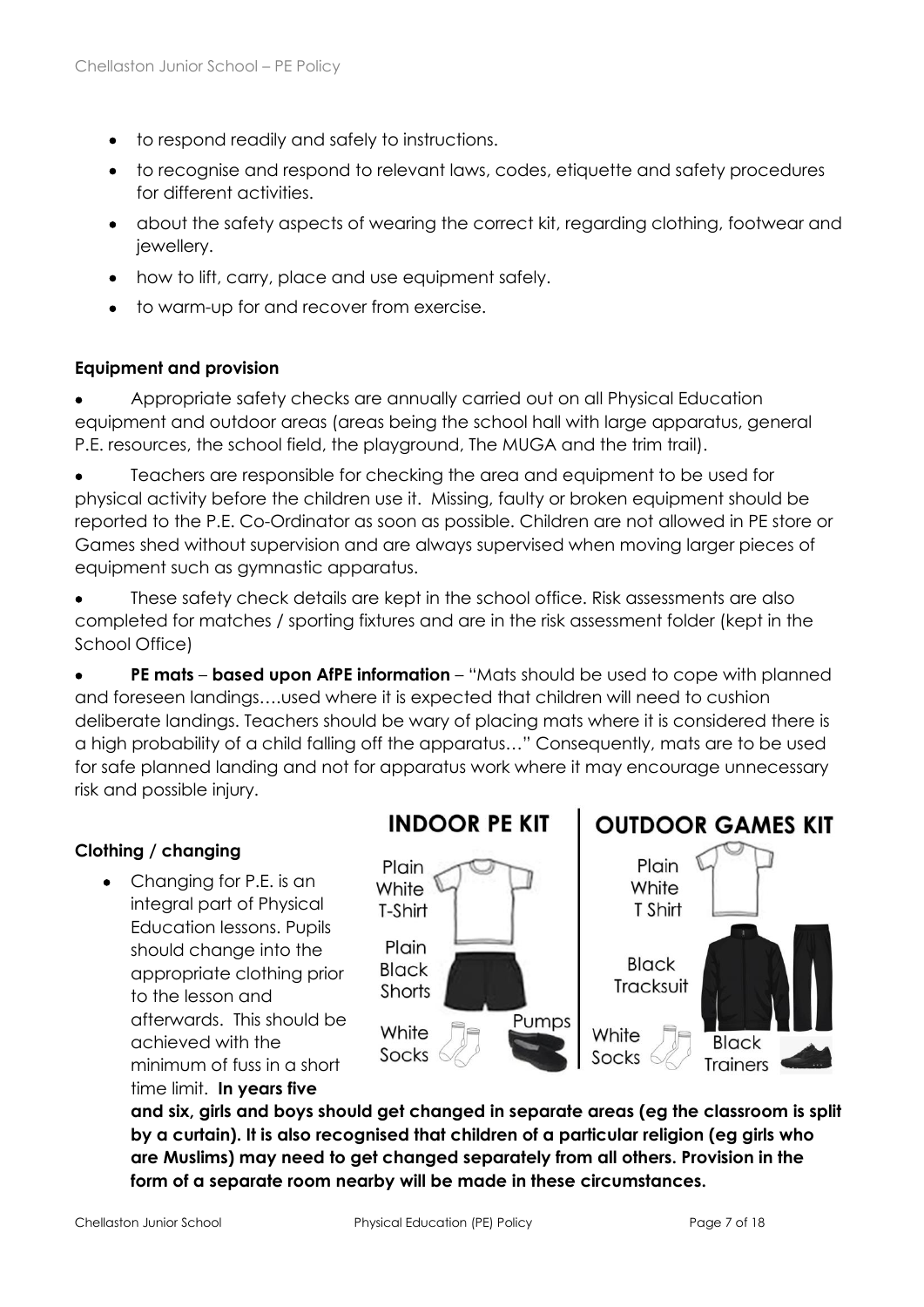• For P.E. out of doors, a child is encouraged to wear clothing suitable to the weather and ground conditions. Staff, like the children, should also dress appropriately for P.E. This would set a good example for the children to follow.

\*Spare kit is available for emergency use.

#### *Jewellery*

Under no circumstance can jewellery be worn for any PE or swimming lesson (unless for agreed religious beliefs e.g. bands worn on the wrist for followers of Sikhism). Jewellery, including earrings must be removed.

Earrings must be removed before participating in PE lessons (including swimming). If a child is not able to remove their own earrings parents should do so before school on a PE day. If there are exceptional circumstances which prevents this from being possible for a defined period, parents should provide a letter explaining the reasons and the date from which earrings can be removed. During this period the earrings will be made safe using micropore tape, however a teacher may ask a child wearing earrings not to participate in an activity if they feel the risk is enough to warrant this.

#### **Swimming**

- All children will wear appropriate swimming kit for lessons boys to wear trunks or swimming shorts and girls to wear a one-piece swimming costume (bikinis are not appropriate).
- Goggles can be worn with parental consent on the school letter concerning the wearing of goggles.
- Children with verruccas must wear a verrucca sock to prevent infection of others.
- All children will wear swimming hats. All hair must be tied back.

The Chellaston Junior School Parents' Information Booklet is very clear on the requirements for school sports kit, footwear and jewellery to ensure safety in P.E./Games lessons. It is important that children adhere to these and staff ensure that these safety issues are met.

#### **Adults other than teachers (AOTTs)**

Where outside agencies / helpers are used to deliver P.E. / extra curricular clubs, we ensure the adults are suitably DBS checked with a supporting adult on site.

#### *Staff Competency to teach PE*

I. Chellaston Junior School may employ the services of Sports Coaches to deliver some PE sessions. HLTAs and other support staff, trained to Level 5 specialism in PE may deliver PE lessons.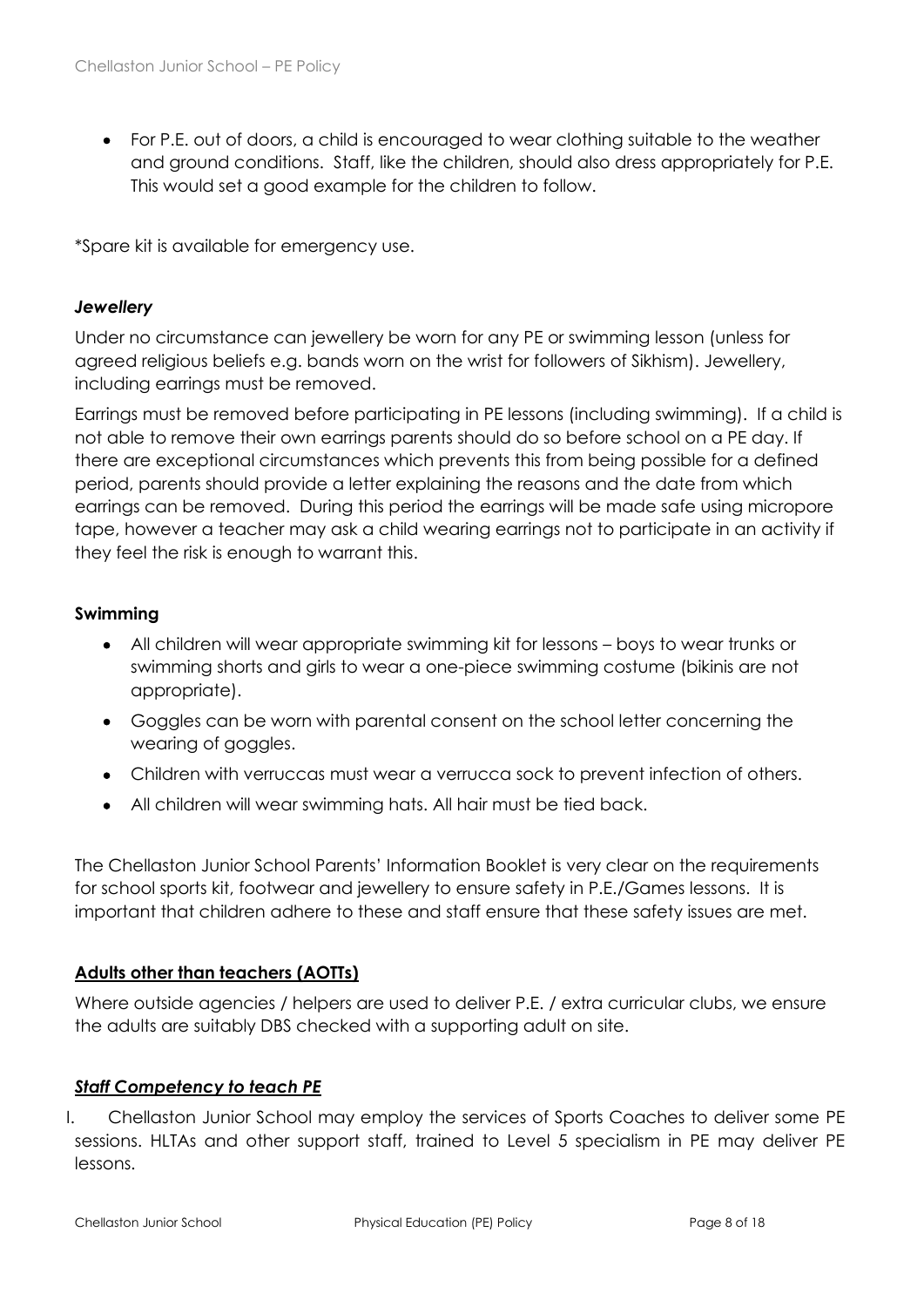- II. By far the highest number of accidents are reported in PE and the proportion of instances of litigation arising from PE incidents are also far higher than in any other subject. This is inevitable given the risk factor inherent in most PE activities, some greater than others.
- III. Therefore, the school is extremely careful before devolving the responsibility of teaching and managing PE lessons to a range of support staff.
- IV. The *Safe Practice: In Physical Education, School Sport and Physical Activity (2016)*  Education guidance state that anyone teaching physical education '*needs to be competent'* – i.e. to have the skills, knowledge, understanding and expertise necessary to plan, deliver and evaluate the pupils' work in a context of appropriate challenge and a safe working environment.

Teachers always maintain overall responsibility for pupils' learning and well-being (including welfare, health and safety). The PE subject leaders determine the teaching and learning activities to be undertaken and what support and guidance support staff or agency coaches should have.

Where someone other than a teacher is undertaking 'specified work', (as in the Education (Specified Work and Registration (England) Regulations 2003)), the head teacher has to satisfy himself as to a person's skills, expertise and experience. That person may then be subject to a system of supervision as referred to above. The Head teacher would also consult the Higher Level Teaching Assistant (HLTA) standards.

The HLTA, and other, standards are intended to re-assure teachers, employers and parents about the quality of contribution to pupils' learning that support staff or agency coaches can be expected to make. They set out what support staff and agency coaches should know, understand and be able to do.

At Chellaston Junior School, **Support staff and agency coaches** will be assessed on their suitability to work with children in any given subject. They will be judged on the following competences **(based on the HLTA Standards)** to determine the eventual level of supervision required:

#### **a) Quality of relationships:**

- Value, care for and respect all children
- Promote positive pupil values
- Present an appropriate role model e.g. use of language, dress, fair play, equality
- Promote high expectations
- Seek to promote the ethos of the school
- Work well with the school teaching staff and parents/carers

#### **b) knowledge of the pupils:**

*Identify and respond to individual:* 

- levels of confidence
- ability
- special educational needs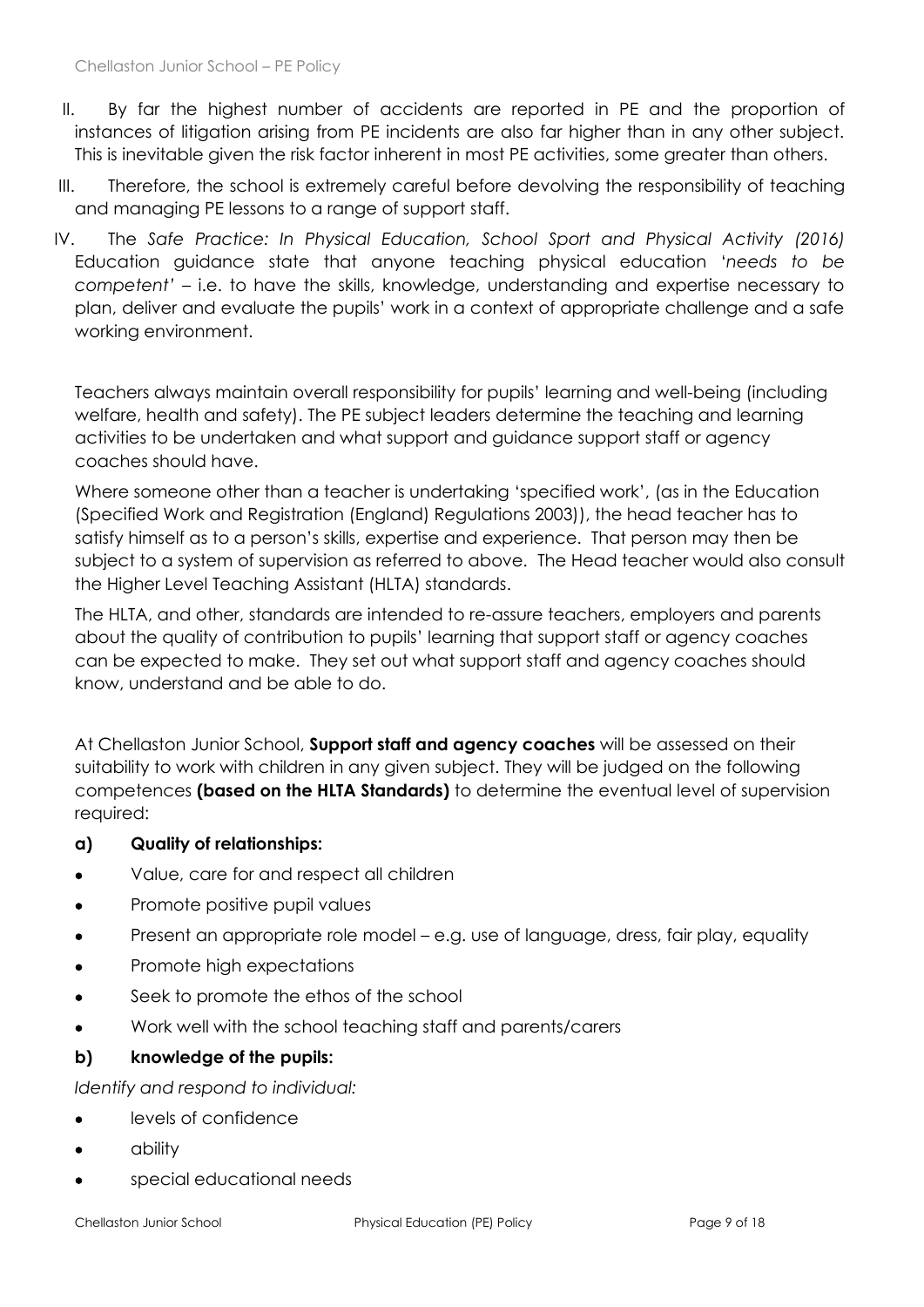- medical needs
- **behaviour**
- age/development stage
- **c) Pupil management:**
- Share the aims of the session with pupils
- Ensure that instructions are understood
- Use regular and approved practice
- Match pupils' confidence, strength and ability in pair and group tasks
- Maximise participation
- Have strategies for effective pupil control and motivation
- Apply the school's standard procedures and routines e.g. child protection,

emergency action, jewellery, handling and carrying equipment.

#### **d) Knowledge of teaching and learning in the activities:**

- Understand where and how their work fulfils or complements the relevant National Curriculum Programme of Study and/or wider curriculum
- Demonstrate the appropriate level of expertise to enable pupil learning to take place in the activity/ies begin delivered
- Demonstrate and understanding of the overall needs of the age group with whom s/he is working

*Use:*

- Appropriate teaching methods
- Suitable space for the group
- Differentiated equipment
- Differentiated practice
- Effective progression
- Knowledge of how pupils learn
- Knowledge and application of rules of sports
- **e) Observation, analysis and assessment skills:**
	- Provide a safe working and learning environment
	- Identify faults in pupils' work and establish strategies for improvement
	- Modify teaching approach in response to pupil response
	- Provide feedback to pupils, teachers and parents/carers
	- Contribute to assessment of pupils' achievements in relation to national curriculum

All teachers and appropriate member of school staff should be able to judge competence in:

- a. relationships
- b. knowledge of the pupils and
- c. pupil management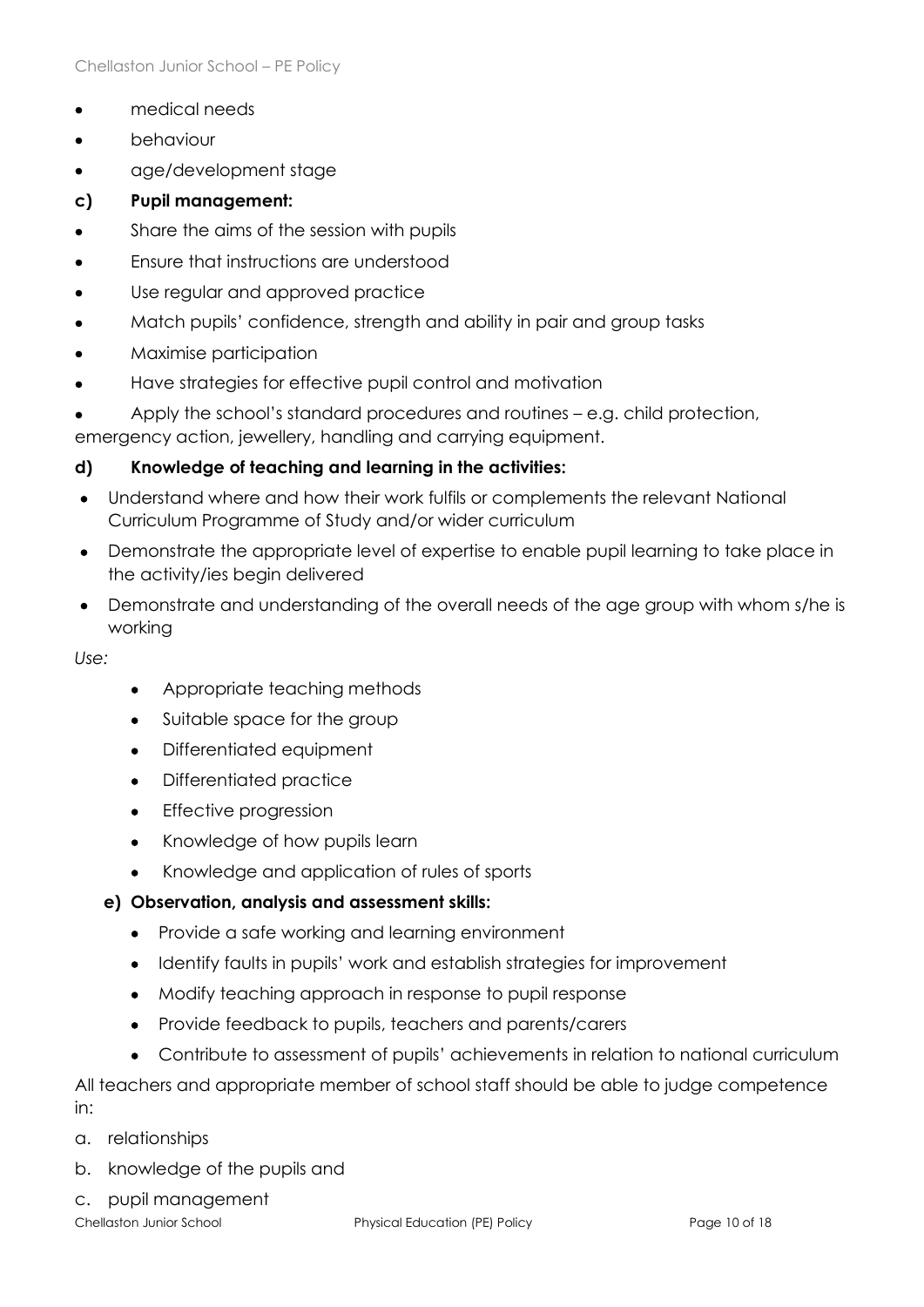*It is important to note that there is a separate policy relating to school sports visits (Educational Visits Policy)*

## *See also:* Appendix 1: **Chellaston Junior School ROLES AND RESPONSIBILITIES WHEN SUPPORT STAFF (including Sports Coaches) LEAD SCHOOL GROUPS** *OFF-SITE*

#### **The role of the curriculum leader(s)**

- The P.E. leader(s) will take an overview of P.E. within the school. This means they will monitor the subject through scrutiny of planning and, where appropriate, conduct lesson observations. The P.E. leader will also monitor the resources within the school and will also be available for more technical advice regarding equipment and skills to be taught.
- All staff should partake in professional development to ensure secure subject knowledge and to be aware of all health and safety aspects and developments.
- Together with the Senior Leadership Team, the P.E. leader should ensure that opportunities for staff development are investigated and where possible, be made available to other staff members.
- Together with the Senior Leadership Team, the P.E. leader should scrutinise provision and the quality of P.E. within the school and take action to improve it where required.
- Together with the Head teacher, draw up an annual action plan for the effective spending of the PE & Sports Premium Funding.
- Evaluate the effectiveness and impact of the sports premium funding on an annual basis to help set priorities for the coming year.

#### **Monitoring and Evaluation**

It is the role of the Subject Leader for PE and The Health and Wellbeing Learning Team to monitor standards and progress in PE and Games. The impact of our PE offer is measured through our comprehensive monitoring cycle, which includes learning walks, governor involvement, pupil voice, planning scrutiny and curriculum intent reviews. Upon review, the subject team will agree and formulate an action plan for improvement. Each year, we review the impact of the spending of the Sport Premium money and its sustainability which will then inform our next year's spending and how PE can be improved further. Relevant information will be kept in the PE Folder.

The Subject Leader for PE also collaborates with other schools at the Derby SSP conferences and network meetings in order to share ideas on curriculum monitoring and development to raise standards.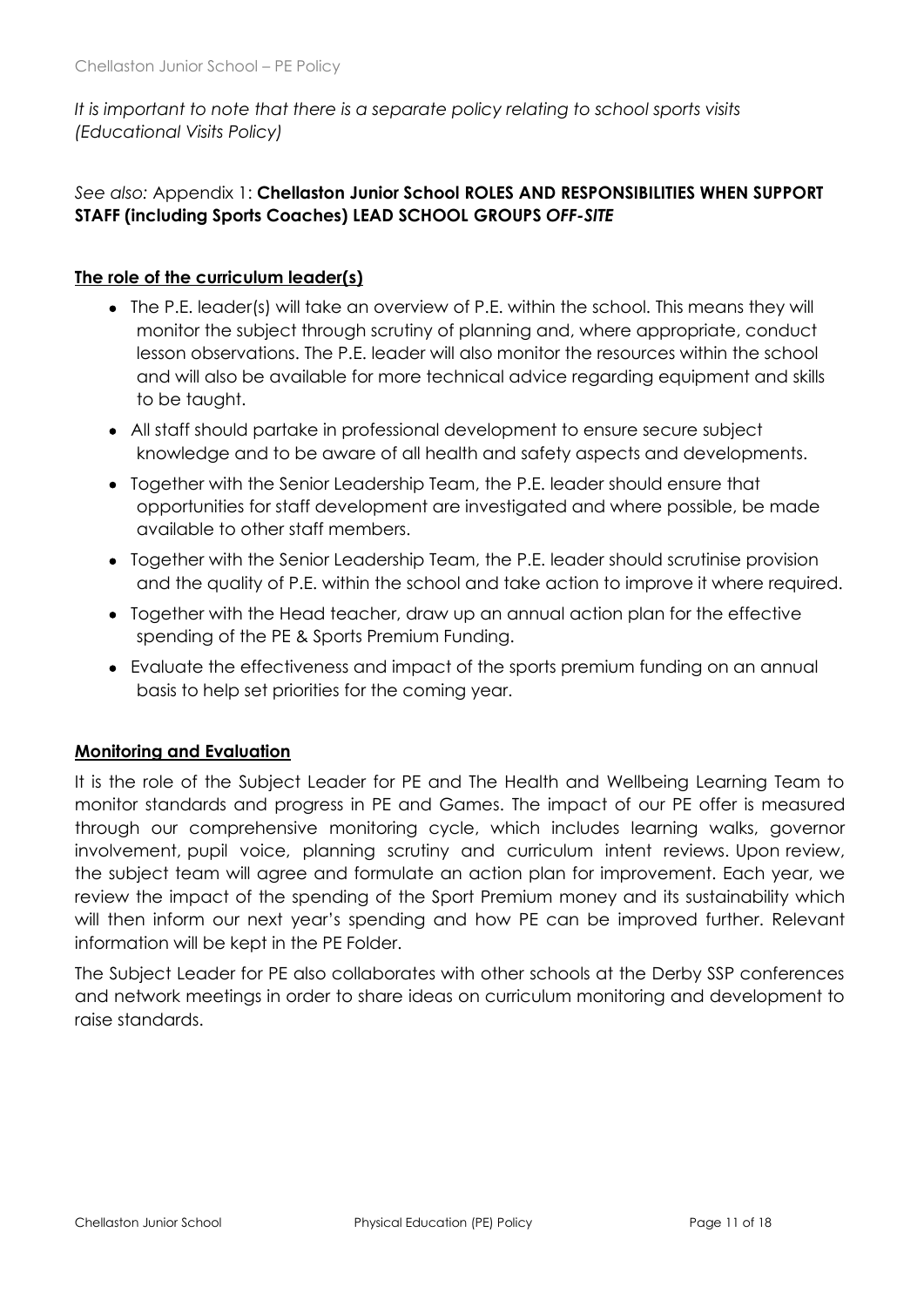### *Equality Statement*

At Chellaston Junior School, we actively seek to encourage equity and equality through our teaching. As such, we seek to advance the equality of opportunity between people who share any of the following characteristic:

- sex;
- ethnicity;
- disability;
- religion or belief;
- sexual orientation;
- gender reassignment;
- pregnancy or maternity.

The use of stereotypes under any of the above headings will always be challenged.

#### **Inclusion**

Our school is an inclusive school. We aim to make all pupils feel included in all our activities. We try to make all our teaching fully inclusive. We recognise the entitlement of all pupils to a balanced, broadly-based curriculum. We have systems in place for early identification of barriers to their learning and participation so that they can engage in school activities with all other pupils. We acknowledge the need for high expectations and suitable targets for all children.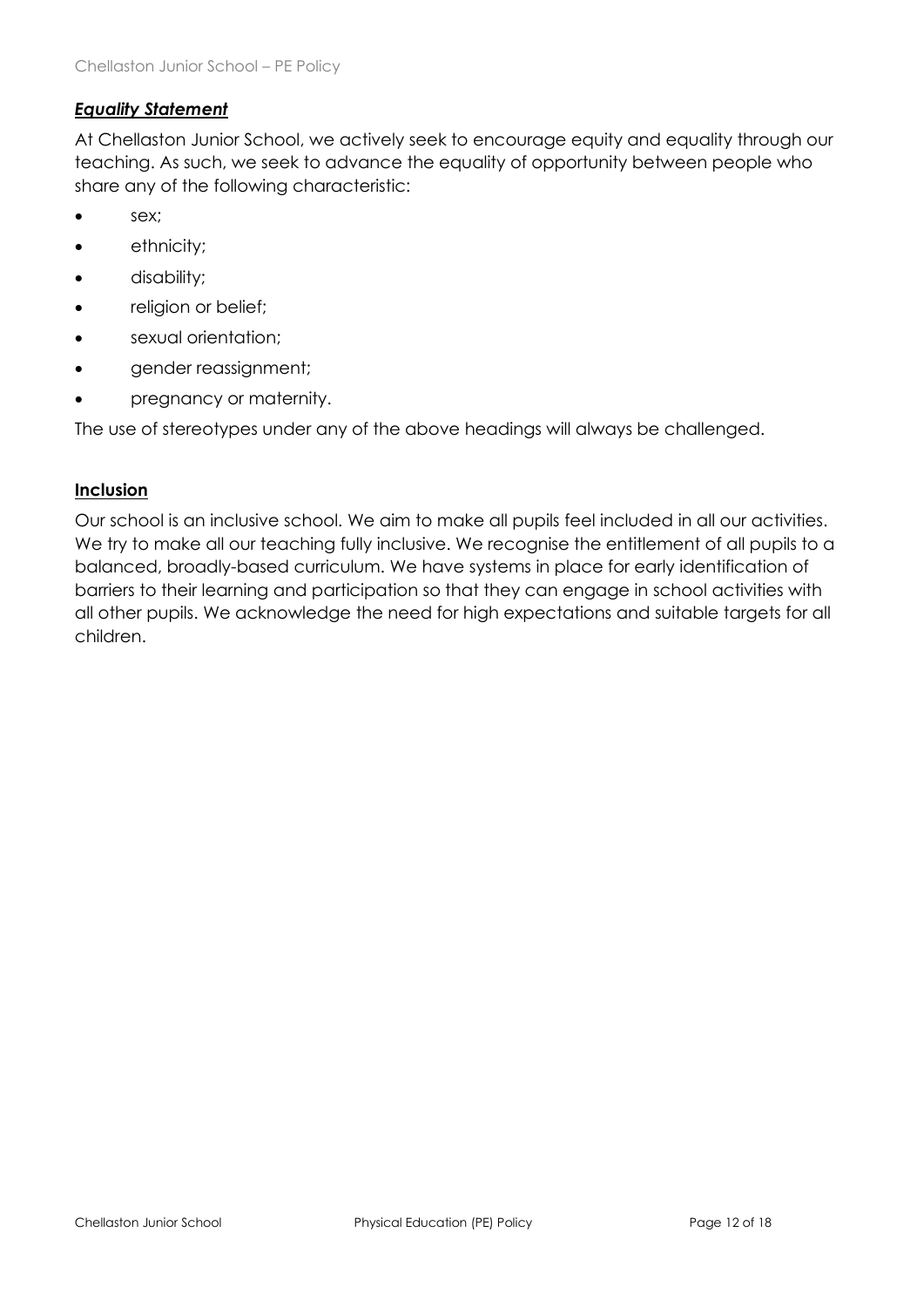### Appendix 1:

#### **Chellaston Junior School ROLES AND RESPONSIBILITIES WHEN SUPPORT STAFF (including Sports Coaches) LEAD SCHOOL GROUPS** *OFF-SITE*

| THE HEAD TEACHER WILL                                         | THE PE SUBJECT LEADERS WILL                                                                           | THE HLTA or SPORTS COACH WILL                                        |
|---------------------------------------------------------------|-------------------------------------------------------------------------------------------------------|----------------------------------------------------------------------|
| i. check whether the school policies allow support staff      | brief on - or provide - all necessary documentation                                                   | i.<br>be clear as to the role and level of responsibility they are   |
| to take a lead role in escorting classes off-site without a   | relating to school procedures and standards - such as                                                 | assuming,                                                            |
| teacher being present;                                        | that relating to safeguarding children, physical                                                      | ii.<br>tell the PE Subject Leaders (and/or teacher) if they lack     |
| ii. designate a qualified teacher to supervise and direct     | contact (supporting) in PESS, accident and                                                            | the confidence to lead the group off-site or be involved in          |
| the work of the support staff;                                | emergency procedures, rewards and sanctions,                                                          | the specific activity - eg. have a fear of water if asked to         |
| iii. check any school insurance, disclosure or qualification  | confidentiality,                                                                                      | escort a group to a swimming pool,                                   |
| requirements are met:                                         | provide any relevant schemes/units of work,<br>-ii.                                                   | iii.<br>sub-divide the group, allocating the supervision of specific |
| iv. meet any required adult - pupil ratios;                   | iii.<br>provide lesson plans or ensure joint planning                                                 | children to specific support staff, for the duration of the          |
| v. ensure that contingency plans exist in the event of an     | opportunities or monitor any prepared planning                                                        | event – and ensure each child knows and recognises the               |
| emergency;                                                    | provided by the support staff,                                                                        | adult to whom they are designated,                                   |
| vi. ensure a risk assessment is carried out to check that the | iv. be the first point of contact with pupils' parents,                                               | iv.<br>be deployed throughout the group to ensure safety and         |
| support staff have a clear understanding of their role/s      | v. provide clear roles and responsibilities to each                                                   | effective management – eg. at different positions on a               |
| and have appropriate:                                         | individual adult escorting the group,                                                                 | coach or walking a group along the road,                             |
| confidence to lead the activity;                              | vi. check that any large groups are sub-divided with                                                  | regularly count the number in the group - leaving the<br>V.          |
| leadership skills;                                            | each child designated to the care of a nominated                                                      | school gate, onto the coach, after crossing any roads, on            |
| organised skills;                                             | adult,                                                                                                | arrival, into the work area, during the session, at the end of       |
|                                                               | vii.<br>ensure all support staff carry a list of the group and                                        | the session, commencing the return journey, completion of            |
| control and discipline;                                       | emergency contact information should it be needed,                                                    | the return journey,                                                  |
| communication skills - with the staff and                     | viii. ensure the support staff have the facility to contact                                           | vi.<br>check that the work area (pool, field, beach, museum          |
| the pupils;                                                   | school or a designated teacher in an emergency,                                                       | etc) is clear of any obvious hazards that could harm the             |
| competence/expertise/experience                               | ix. instruct the support staff to communicate relevant                                                | pupils,                                                              |
| and/or qualifications to match the demands of the             | information about the group to other adults assuming                                                  | vii.<br>exhibit good discipline and control at all times,            |
| pupils, the demands of the activity or activities to be       | some responsibility for any of the group - for example,                                               | viii.<br>regularly change their supervisory/observation position,    |
| delivered and the ability to fulfil the tasks delegated to    | the number in the group is given to a specialist                                                      | ix.<br>constantly scan the group and work area,                      |
| them;                                                         | swimming teacher or lifeguard as the group enters the                                                 | inform any specialist staff (eg. swimming teacher,<br><b>X.</b>      |
| knowledge of the limits of their role and                     | poolside,                                                                                             | lifeguard, outdoor centre staff etc) of numbers in the               |
| responsibility;                                               | x. check the support staff's level of competency,                                                     | group, illnesses, abilities and other relevant group<br>information. |
| knowledge of the school's emergency                           | compatible with safe and effective practice,<br>xi. ensure that a trained first aider accompanies the | xi.<br>carry emergency contact information and group lists at all    |
| procedures                                                    | event or ensure that first aid provision is available at                                              | times.                                                               |
| VII. confirm the support staff's suitability to work with     | the venue/event.                                                                                      | have planned how to deal with any illness that arises<br>xii.        |
| children.                                                     | xii. evaluate the event with the support staff as soon as                                             | during the event – who administers first aid, who manages            |
| Viii. check all support staff apply the school's ethos,       | possible after its conclusion,                                                                        | the rest of the group, who goes to hospital with a child if          |
| procedures and standards appropriately,                       | xiii. regularly and systematically monitor and review the                                             | necessary,                                                           |
|                                                               | quality of provision by the support staff.                                                            | xiii.<br>know and apply any contingency plan in the event of         |
| ix. monitor that individual and/or joint planning of the      |                                                                                                       | accident, condition of work area or inclement weather.               |
| work with a designated teacher occurs regularly,              |                                                                                                       | XIV.<br>evaluate the event with other accompanying adults and        |
| X. provide appropriate professional development               |                                                                                                       | the head teacher/designated teacher after the event.                 |
| opportunities for school support staff.                       |                                                                                                       |                                                                      |
|                                                               |                                                                                                       |                                                                      |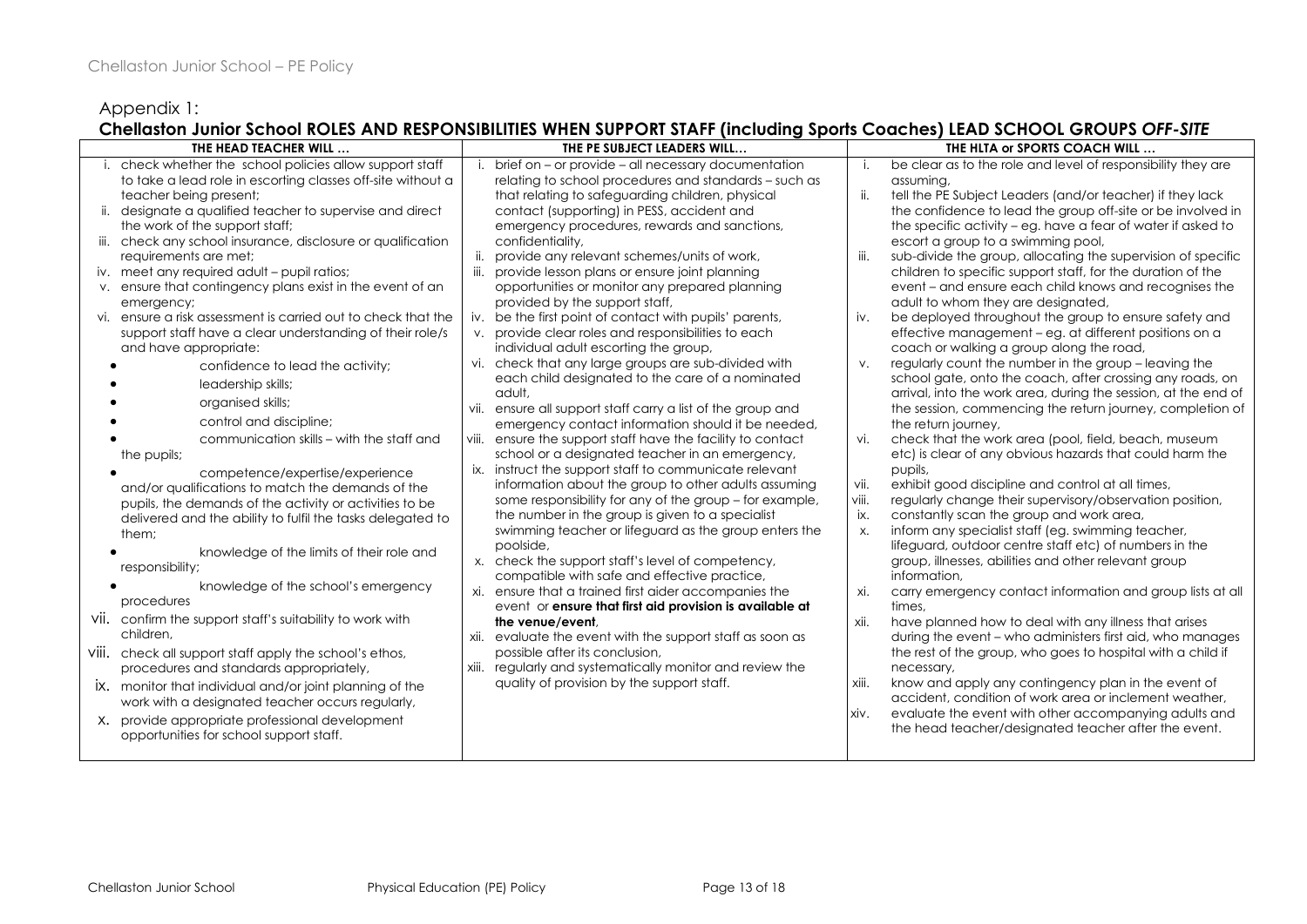#### **Progression of Skills in PE** at CJS:

|              | Year <sub>3</sub>                                                                                                                                                                                                                                                                                                                                                                                                                                                                                                                                                                                                                                           | Year 4                                                                                                                                                                                                                                                                                                                                                                                                                                                                                                                                                                                                              | Year <sub>5</sub>                                                                                                                                                                                                                                                                                                                                                                                                                                                                                                                                                                                                                                                | Year 6                                                                                                                                                                                                                                                                                                                                                                                                                                                                                                                                                                                                                                                                                                                                                            |
|--------------|-------------------------------------------------------------------------------------------------------------------------------------------------------------------------------------------------------------------------------------------------------------------------------------------------------------------------------------------------------------------------------------------------------------------------------------------------------------------------------------------------------------------------------------------------------------------------------------------------------------------------------------------------------------|---------------------------------------------------------------------------------------------------------------------------------------------------------------------------------------------------------------------------------------------------------------------------------------------------------------------------------------------------------------------------------------------------------------------------------------------------------------------------------------------------------------------------------------------------------------------------------------------------------------------|------------------------------------------------------------------------------------------------------------------------------------------------------------------------------------------------------------------------------------------------------------------------------------------------------------------------------------------------------------------------------------------------------------------------------------------------------------------------------------------------------------------------------------------------------------------------------------------------------------------------------------------------------------------|-------------------------------------------------------------------------------------------------------------------------------------------------------------------------------------------------------------------------------------------------------------------------------------------------------------------------------------------------------------------------------------------------------------------------------------------------------------------------------------------------------------------------------------------------------------------------------------------------------------------------------------------------------------------------------------------------------------------------------------------------------------------|
| Gymnastics   | - Understand the success criteria for log, tuck and<br>circle rolls.<br>- Work effectively in a partnership.<br>- Attempt to perform a linking sequence with a<br>partner.<br>- Begin to understand how to link actions into rolls.<br>- Continue to develop positive partner working<br>relationships.<br>- Attempt to perform a linking sequence with<br>fluency.<br>- Attempt to explain the success criteria for<br>balances.<br>- Know the difference between a matching and<br>mirrored balance.<br>- Begin to understand the key components for the<br>gymnastic jumps.<br>-Explore different ways of using the apparatus to<br>develop gym balance. | - Identify the success criteria for log,<br>tuck and circle rolls.<br>- Work effectively in a partnership.<br>-Confidently perform a linking<br>sequence with a partner.<br>- Know how to link actions into rolls.<br>- Continue to develop positive partner<br>working relationships.<br>- Perform a linking sequence with<br>fluency.<br>- Can explain the success criteria for<br>balances.<br>- Identify the difference between a<br>matching and mirrored balance.<br>- Understand the key components for<br>the gymnastic jumps.<br>-Explore different ways of using the<br>apparatus to develop gym balance. | -Develop the log, tuck and circle rolls with<br>linking sequences.<br>-Define the difference between symmetry<br>and asymmetry.<br>-Develop gym skills to enhance body<br>control.<br>-Show creativity when designing a<br>sequence,<br>-Analyse own or partners skills.<br>-Explore a range of progressive partner<br>balances.<br>-Understand how to work safely with<br>gymnastic apparatus.<br>- Explain what makes a successful jump.<br>-Understand the key elements of a warm-<br>UD.<br>-Create, perform and review a sequence.<br>-Work collaboratively as a group.<br>-Create perform and review a sequence<br>incorporating apparatus.                | - Develop the log, tuck and circle rolls with<br>linking sequences with fluency and control.<br>-Explain the difference between symmetry and<br>asymmetry.<br>-Develop gym skills to enhance body control.<br>-Sequences must show creativity.<br>-Analyse own or partners skills.<br>-Demonstrate a range of progressive partner<br>balances.<br>-Know how to work safely with gymnastic<br>apparatus.<br>- Know the success criteria for different<br>gymnastic jumps.<br>-Lead own warm up which includes key<br>elements of a warm-up.<br>-Create, perform and review a sequence with<br>fluent linking sequence and good control.<br>-Work collaboratively as a group.<br>-Create and perform a fluent linking sequence<br>in a small group using apparatus. |
| <b>Dance</b> | -Begin to understand and attempt to perform some<br>of the basic jive steps.<br>-Demonstrate dynamic bounce and swing.<br>-Explore trust with partner work in dance.<br>-Know and understand the term pathways.<br>-Begin to identify different pathways.<br>-Develop a phrase of dance using changes of<br>direction.<br>-To know and understand the term re-ordering.<br>-Know and understand the term formation.<br>-Begin to perform a dance showing co-ordination,<br>timing and style.<br>-Evaluate own and peers performance.                                                                                                                        | -To know and perform some basic<br>steps.<br>-Demonstrate dynamic bounce and<br>swing.<br>-Explore trust with partner work in<br>dance.<br>-Know and understand the term<br>pathways.<br>-identify different pathways.<br>-Develop a phrase of dance using<br>changes of direction.<br>-To know and understand the term re-<br>ordering in dance.<br>-Develop a phrase using re-ordering.<br>-Demonstrate the use of formation in<br>dance.<br>-Perform a dance showing co-<br>ordination, timing and style.<br>-Evaluate own and peers performance.                                                                | -Learn a technical phrase with accuracy<br>and precision.<br>-select and apply appropriate dynamics.<br>-To know and understand the term re-<br>ordering and attempt to demonstrate.<br>-Attempt to evaluate own and peers<br>phrase focusing on fluidity and<br>performance qualities.<br>-Know and understand the term formation.<br>begin to demonstrate.<br>-Select and apply a variety of formations.<br>-Select and apply actions that represent a<br>stimulus.<br>-Perform actions with control, accuracy<br>and extension.<br>-Demonstrate the use of unison and<br>cannon.<br>-Give valuable feedback to peers on<br>choice of actions and performance. | -Perform a technical phrase with control and<br>extension.<br>-select and apply appropriate dynamics.<br>-To know and understand the term re-ordering,<br>demonstrate with fluidity.<br>-Evaluate own and peers phrase focusing on<br>fluidity and performance qualities.<br>-Know and understand the term formation,<br>demonstrate confidently.<br>-Select and apply a variety of formations.<br>-Select and apply actions that represent a<br>stimulus.<br>-Perform actions with control, accuracy and<br>extension.<br>-Confidently demonstrate the use of unison<br>and cannon.<br>-Give valuable feedback to peers on choice<br>of actions and performance.                                                                                                 |
|              | - Swim competently, confidently and proficiently over a distance of at least 25 metres unaided,<br>- Swim front crawl, backstroke and breaststroke to show effective propulsion.<br>Swimming<br>- Perform a safe self-rescue in different water based situations.<br>- Choose, use and adapt skills for a range of swimming tasks.<br>(Lessons in Y4)<br>- Swim for a prolonged period of time e.g. five minutes maintaining good technique across a range of strokes.<br>- Identify strengths and weaknesses of own performance.                                                                                                                           |                                                                                                                                                                                                                                                                                                                                                                                                                                                                                                                                                                                                                     |                                                                                                                                                                                                                                                                                                                                                                                                                                                                                                                                                                                                                                                                  |                                                                                                                                                                                                                                                                                                                                                                                                                                                                                                                                                                                                                                                                                                                                                                   |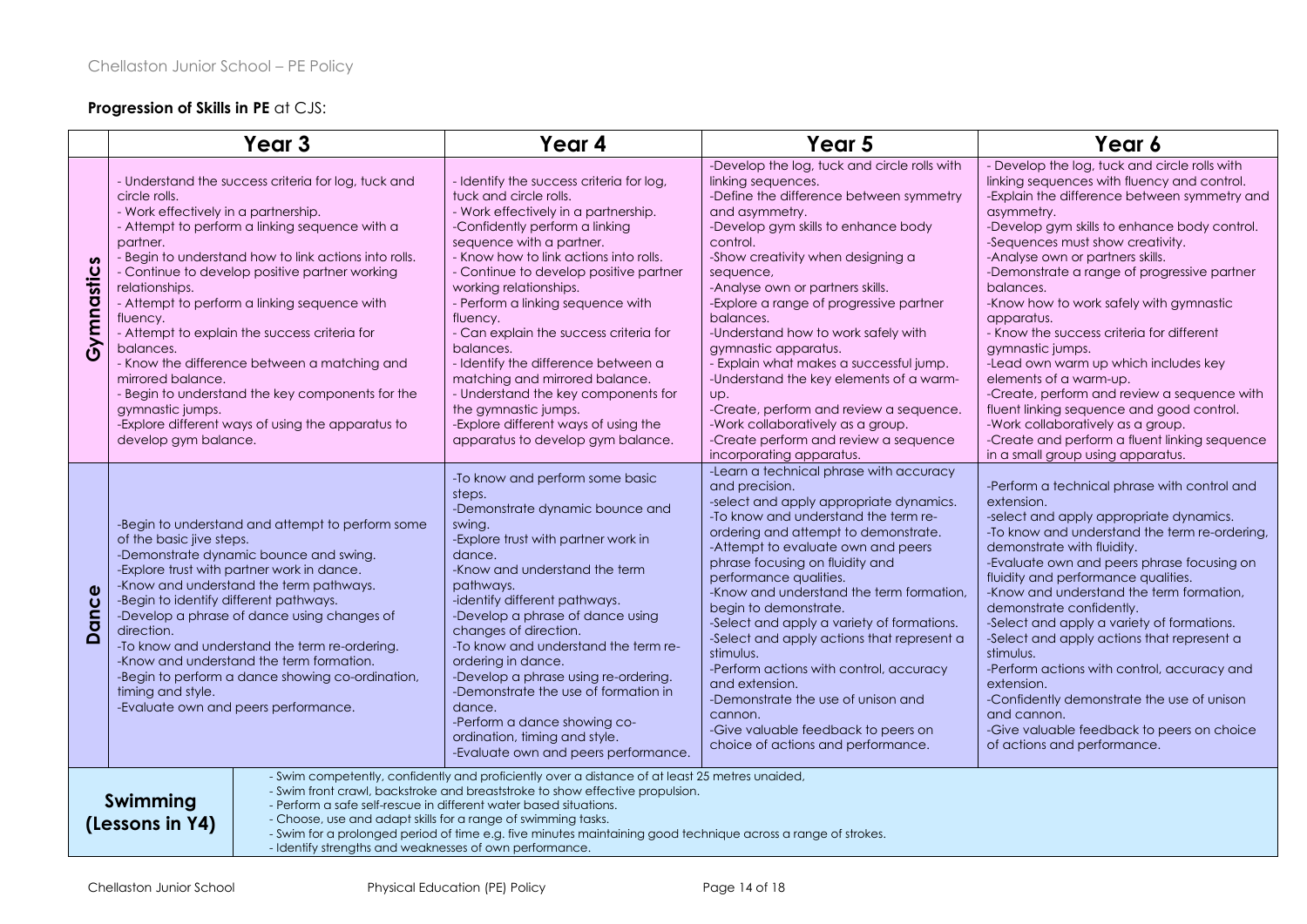# Progression of skills in PE

|                       | Year 3                                                                                                                                                                                                                                                                                                                                                                                                                                                                                                                                                                                                                                                                                                                                                                    | Year 4                                                                                                                                                                                                                                                                                                                                                                                                                                                                                                                                                                                                                                                                                            | Year 5                                                                                                                                                                                                                                                                                                                                                                                                                                                                                                                                                                                                                 |                                                                                                                                                                                                                                                                                                                                                                                                                                                                                                                                                                                                                                                           |                                                                                                                                                                                                                                                                                                                                                                                                                                                                                                                                                                                                                                                                                                                                       | Year 6                                                                                                                                                                                                                                                                                                                                                                                                                                                                                                                                                                                                                                                                                                                                                                                                                                                                                                                |
|-----------------------|---------------------------------------------------------------------------------------------------------------------------------------------------------------------------------------------------------------------------------------------------------------------------------------------------------------------------------------------------------------------------------------------------------------------------------------------------------------------------------------------------------------------------------------------------------------------------------------------------------------------------------------------------------------------------------------------------------------------------------------------------------------------------|---------------------------------------------------------------------------------------------------------------------------------------------------------------------------------------------------------------------------------------------------------------------------------------------------------------------------------------------------------------------------------------------------------------------------------------------------------------------------------------------------------------------------------------------------------------------------------------------------------------------------------------------------------------------------------------------------|------------------------------------------------------------------------------------------------------------------------------------------------------------------------------------------------------------------------------------------------------------------------------------------------------------------------------------------------------------------------------------------------------------------------------------------------------------------------------------------------------------------------------------------------------------------------------------------------------------------------|-----------------------------------------------------------------------------------------------------------------------------------------------------------------------------------------------------------------------------------------------------------------------------------------------------------------------------------------------------------------------------------------------------------------------------------------------------------------------------------------------------------------------------------------------------------------------------------------------------------------------------------------------------------|---------------------------------------------------------------------------------------------------------------------------------------------------------------------------------------------------------------------------------------------------------------------------------------------------------------------------------------------------------------------------------------------------------------------------------------------------------------------------------------------------------------------------------------------------------------------------------------------------------------------------------------------------------------------------------------------------------------------------------------|-----------------------------------------------------------------------------------------------------------------------------------------------------------------------------------------------------------------------------------------------------------------------------------------------------------------------------------------------------------------------------------------------------------------------------------------------------------------------------------------------------------------------------------------------------------------------------------------------------------------------------------------------------------------------------------------------------------------------------------------------------------------------------------------------------------------------------------------------------------------------------------------------------------------------|
| S<br>Game<br>Invasion | -Identify and perform a range<br>of fundamental movement<br>skills.<br>-Begin to describe simple<br>tactics used in the game to<br>keep possession.<br>-Begin to demonstrate<br>accurate throwing and<br>catching.<br>-Describe the elements of<br>successful passing.<br>-Begin to demonstrate<br>accuracy and control when<br>passing.<br>-Use good teamwork skills<br>when playing a game.<br>-Develop receiving skills.<br>-Begin to identify space when<br>playing in a game.<br>-Explore how to get free from<br>an opponent.<br>-Explore fast, quick<br>movement when trying to get<br>past an opponent.<br>-Begin to show effective<br>communication with team<br>mates.<br>Explore different ways to<br>defend.<br>Demonstrate spatial<br>awareness when moving. | Identify and perform a<br>range of fundamental<br>movement skills.<br>-Describe simple tactics<br>used in the game to keep<br>possession<br>-Show accurate throwing<br>and catching.<br>-Describe the elements of<br>successful passing.<br>-Show accuracy and<br>control when passing.<br>-Use good teamwork skills<br>when playing a game.<br>Develop receiving skills.<br>-Identify space when<br>playing in a game.<br>-Show how to get free from<br>an opponent.<br>-Show fast, quick<br>movement when trying to<br>get past an opponent.<br>-To show effective<br>communication with team<br>mates.<br>-Show different ways to<br>defend.<br>-Demonstrate spatial<br>awareness when moving. | Tag Rugby:<br>-Understand the<br>importance of<br>dodging when trying<br>to get free from a<br>defender.<br>-To know how to pass<br>the ball with<br>accuracy.<br>-Begin to attempt to<br>work as a team when<br>attacking.<br>-Attempt to pass with<br>accuracy when under<br>pressure.<br>-Apply a range of<br>tactics when playing<br>in defence and<br>attack.<br>-Evaluate others work<br>and make suggestions<br>to improve.<br>-Understand the pass<br>back rule.<br>-Show aood<br>sportsmanship when<br>playing against each<br>other.<br>-Show a pulse raising<br>activity and stretches<br>within a warm up. | <b>Basketball:</b><br>-Identify the different<br>fundamental movement<br>skills used in basketball.<br>-Know how to dribble<br>using the correct<br>technique.<br>-Know the different passes<br>used in basketball.<br>-Begin to understand the<br>dribbling and passing rule.<br>-Keep possession of the<br>ball when dribbling.<br>-Invent own dribbling drills<br>using previous knowledge.<br>-Use "man to man"<br>marking to improve<br>defence in a game<br>situation.<br>-Describe how a foul is<br>caused.<br>-Show control when<br>shooting the ball.<br>-Deliver a warm-up<br>activity.<br>-Identify what skills are<br>needed to improve play. | Tag Rugby:<br>-Identify the fundamental<br>movement skills used for<br>dodging.<br>-Perform a variety of dodges to<br>lose defenders.<br>-Pass the ball with control.<br>looking at the person before<br>releasing the ball.<br>-Communicate as a team.<br>-Choose skills and tactics as a<br>team to suit the game.<br>-Show controlled passes when<br>under pressure.<br>-Evaluate others work and make<br>suggestions to improve.<br>-Understand the pass back rule.<br>-Show spatial awareness when<br>running with the ball.<br>-Perform passes accurately on<br>both sides of the body.<br>-Show good sportsmanship<br>when playing against each<br>other.<br>-Show a pulse raising activity<br>and stretches within a warm up. | <b>Basketball:</b><br>-Identify and explore the different<br>fundamental movement skills used in<br>basketball.<br>-Show some control of the ball when<br>dribbling.<br>-Name at least 2 of the passes used<br>in basketball.<br>-Show control when performing the<br>different passes.<br>-Explain the dribbling and passing<br>rule.<br>-Keep possession of the ball when<br>under pressure.<br>-Invent own dribbling drills using<br>previous knowledge and understand<br>how to make activity easier or<br>harder.<br>-Use "man to man" marking to<br>improve defence in a game<br>situation.<br>-Understand how a foul is caused.<br>-Describe the BEEF technique when<br>shooting and show control.<br>-Identify what skills are needed to<br>improve their play.<br>-Show a pulse raising activity and<br>stretches within the warm-up.<br>-Suggest different ways techniques<br>or tactics could be improved. |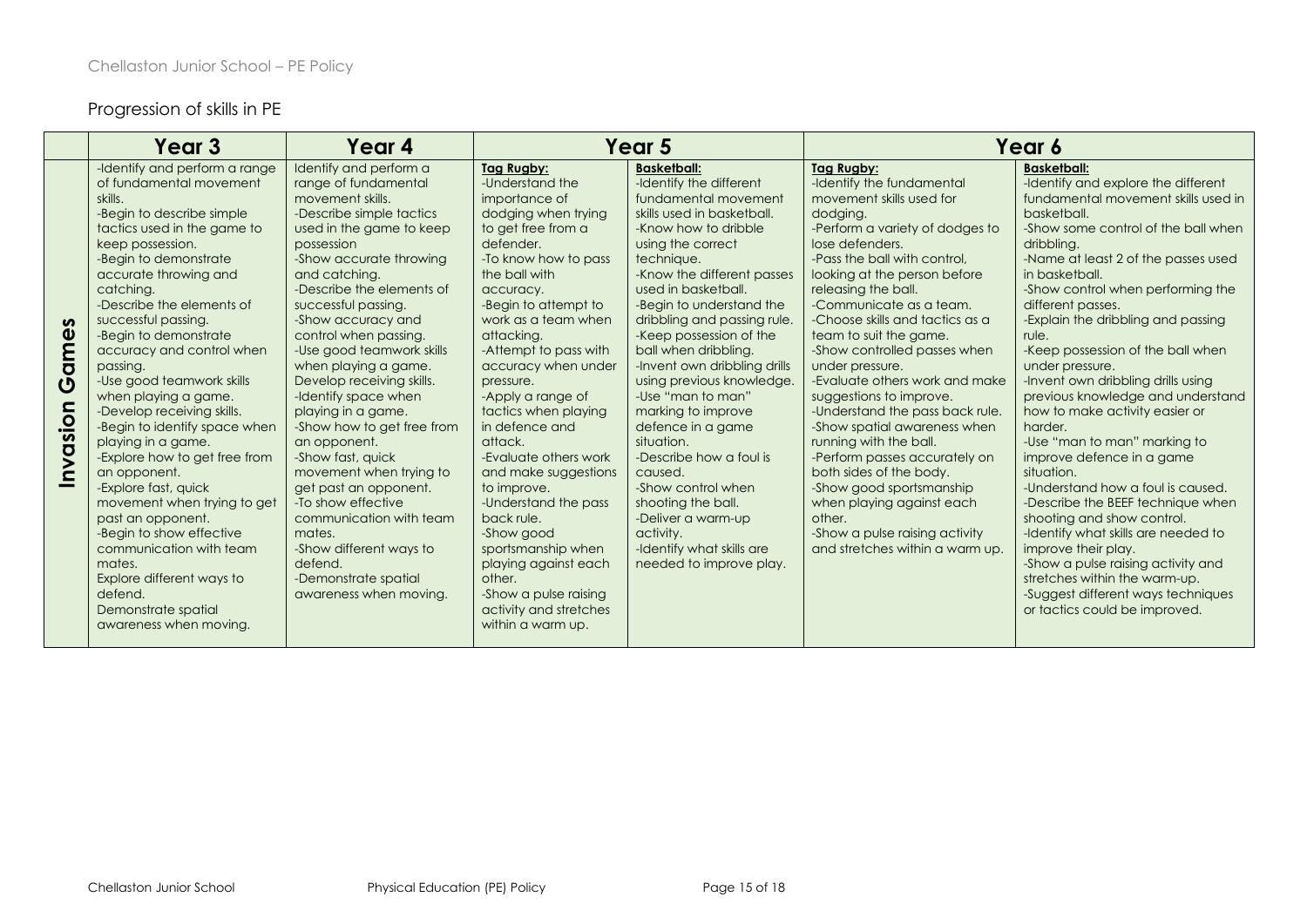|                                             | Year 3 | Year 4 | Year 5                                                                                                                                                                                                                                                                                                                                                                                                                                                                                                                                                                                                                                                                                                                                                                                                                  |                                                                                                                                                                                                                                                                                                                                                                                                                                                                                                                                                                                           | Year 6                                                                                                                                                                                                                                                                                                                                                                                                                                                                                                                                                                                                                                                                                                                                                                                                                                                                                                                                                                                                                            |                                                                                                                                                                                                                                                                                                                                                                                                                                                                                                                                                                                                                                                                                                                                         |
|---------------------------------------------|--------|--------|-------------------------------------------------------------------------------------------------------------------------------------------------------------------------------------------------------------------------------------------------------------------------------------------------------------------------------------------------------------------------------------------------------------------------------------------------------------------------------------------------------------------------------------------------------------------------------------------------------------------------------------------------------------------------------------------------------------------------------------------------------------------------------------------------------------------------|-------------------------------------------------------------------------------------------------------------------------------------------------------------------------------------------------------------------------------------------------------------------------------------------------------------------------------------------------------------------------------------------------------------------------------------------------------------------------------------------------------------------------------------------------------------------------------------------|-----------------------------------------------------------------------------------------------------------------------------------------------------------------------------------------------------------------------------------------------------------------------------------------------------------------------------------------------------------------------------------------------------------------------------------------------------------------------------------------------------------------------------------------------------------------------------------------------------------------------------------------------------------------------------------------------------------------------------------------------------------------------------------------------------------------------------------------------------------------------------------------------------------------------------------------------------------------------------------------------------------------------------------|-----------------------------------------------------------------------------------------------------------------------------------------------------------------------------------------------------------------------------------------------------------------------------------------------------------------------------------------------------------------------------------------------------------------------------------------------------------------------------------------------------------------------------------------------------------------------------------------------------------------------------------------------------------------------------------------------------------------------------------------|
| (Cont<br>ames<br>$\overline{O}$<br>Invasion |        |        | <b>Netball:</b><br>-Know the different passes used<br>in netball.<br>-Explore the areas of a netball<br>court.<br>-Understand the footwork rule.<br>-Identify and develop the<br>fundamental movement skills<br>used in netball.<br>-Know the positions of a high five<br>netball team.<br>-Understand the roles of the<br>different positions.<br>-Know different ways of dodging.<br>-Understand the importance of<br>being able to dodge effectively.<br>-Identify fundamental movement<br>skills used when attacking in<br>netball.<br>-Apply attacking skills to keep<br>possession of the ball.<br>-Apply a range of tactics when<br>defending.<br>-Watch others and suggest<br>improvements.<br>-Communicate with each other<br>to plan tactics.<br>-Show good sportsmanship when<br>playing against each other. | Football:<br>-know how to dribble using<br>different parts of the foot.<br>-Understand the importance<br>of space when dribbling.<br>-Make short controlled<br>passes.<br>-Identify strengths and<br>weaknesses when passing.<br>-know how to shoot using the<br>correct technique.<br>-Learn how to close down the<br>space when defending.<br>-Use a range of tactics in<br>attack and defence.<br>-Show good sportsmanship<br>when playing as a team.<br>-Make changes to improve<br>performance.<br>-Use a range of tactics in<br>attack and defence.<br>-Deliver a warm-up activity. | <b>Netball:</b><br>-Perform the three different types of<br>passes with some control.<br>-Show the different areas of the netball<br>court.<br>-Select the correct pass in a game<br>situation.<br>-Describe the footwork rule.<br>-Perform correct footwork most of the<br>time.<br>-Perform the fundamental movement<br>skills used in netball with good control.<br>-Explain the roles of at least 2 positions of<br>a high five netball team.<br>-Mark opposite players, staying close to<br>them.<br>-Perform a type of dodge successfully.<br>-Explain why it is important to dodge<br>when playing netball.<br>-Identify fundamental movement skills<br>used when attacking in netball.<br>-Apply attacking skills to keep possession<br>of the ball in a competitive situation.<br>-Show some understanding of how to<br>defend in the game of netball.<br>-Watch others and suggest<br>improvements.<br>-Communicate with each other to plan<br>tactics.<br>-Show good sportsmanship when playing<br>against each other. | Football:<br>-Keep control of the ball when<br>dribbling<br>-Keep the ball close to the body<br>when dribbling.<br>-Show awareness of space when<br>moving with the ball.<br>-Pass with accuracy when under<br>pressure.<br>-Communicate with partner.<br>-Identify strengths and weaknesses<br>when passing and<br>make changes that could improve<br>passing technique.<br>-Describe the key points of the<br>shooting technique.<br>-Show power and accuracy when<br>shooting.<br>-Play effectively in a team.<br>-Show a low balanced position with<br>their heads up ready to react to<br>attackers.<br>-Show good sportsmanship when<br>playing as a team.<br>-Show a pulse raising activity and<br>stretches within the warm-up. |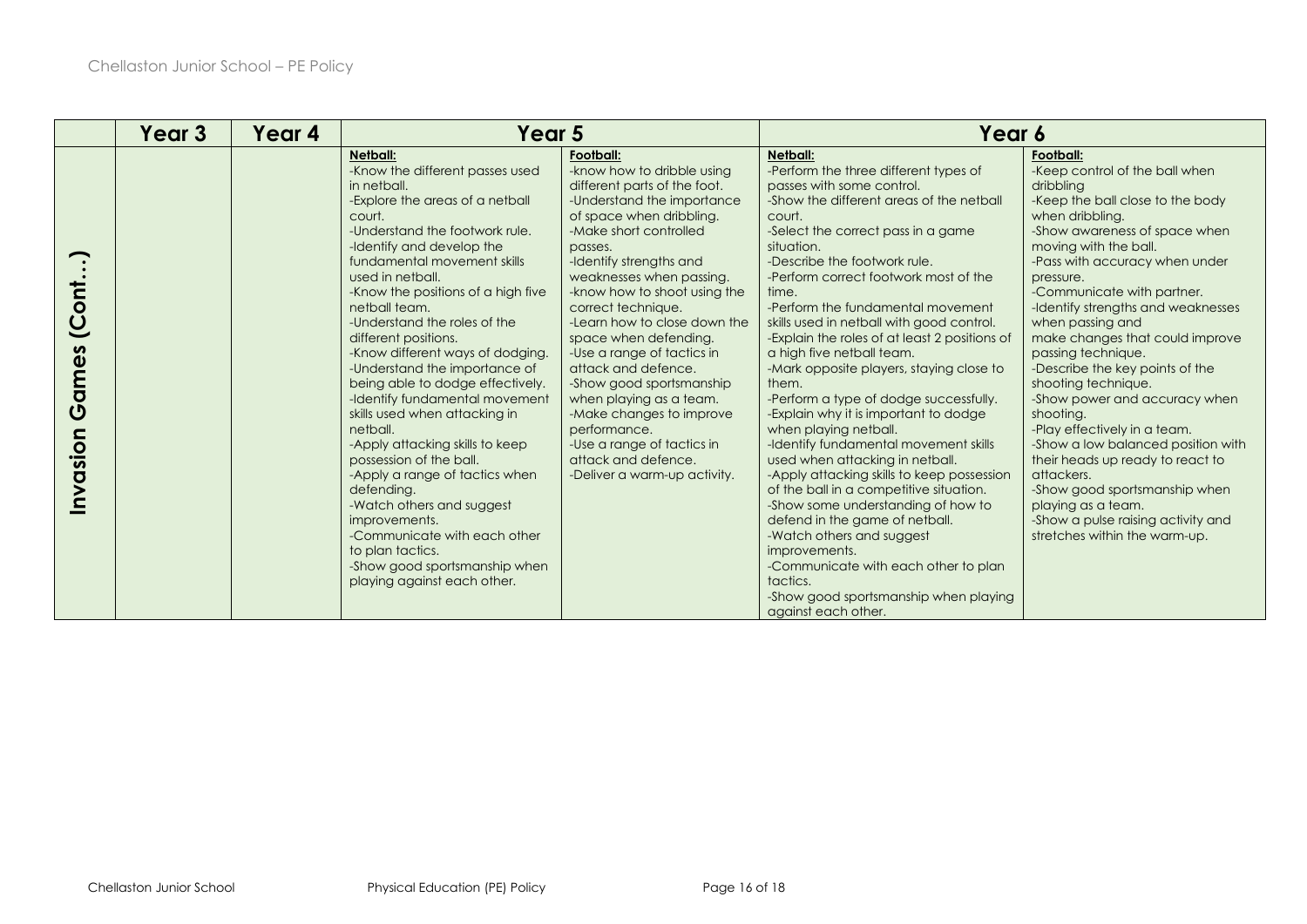|                                                                   | Year <sub>3</sub>                                                                                                                                                                                                                                                                                                                                                                                                                                                                                                                                                                                                                                                                                                                                                                                                                                                                                             | Year 4                                                                                                                                                                                                                                                                                                                                                                                                                                                                                                                                                                                                                                                                                                                                                                                                                                    | Year 5                                                                                                                                                                                                                                                                                                                                                                                                                                                                                                                                                                                                                                                                                                                               | Year 6                                                                                                                                                                                                                                                                                                                                                                                                                                                                                                                                                                                                                                                                                                                                                                                                                                                                        |
|-------------------------------------------------------------------|---------------------------------------------------------------------------------------------------------------------------------------------------------------------------------------------------------------------------------------------------------------------------------------------------------------------------------------------------------------------------------------------------------------------------------------------------------------------------------------------------------------------------------------------------------------------------------------------------------------------------------------------------------------------------------------------------------------------------------------------------------------------------------------------------------------------------------------------------------------------------------------------------------------|-------------------------------------------------------------------------------------------------------------------------------------------------------------------------------------------------------------------------------------------------------------------------------------------------------------------------------------------------------------------------------------------------------------------------------------------------------------------------------------------------------------------------------------------------------------------------------------------------------------------------------------------------------------------------------------------------------------------------------------------------------------------------------------------------------------------------------------------|--------------------------------------------------------------------------------------------------------------------------------------------------------------------------------------------------------------------------------------------------------------------------------------------------------------------------------------------------------------------------------------------------------------------------------------------------------------------------------------------------------------------------------------------------------------------------------------------------------------------------------------------------------------------------------------------------------------------------------------|-------------------------------------------------------------------------------------------------------------------------------------------------------------------------------------------------------------------------------------------------------------------------------------------------------------------------------------------------------------------------------------------------------------------------------------------------------------------------------------------------------------------------------------------------------------------------------------------------------------------------------------------------------------------------------------------------------------------------------------------------------------------------------------------------------------------------------------------------------------------------------|
| mes<br>$\overline{\mathbf{C}}$<br>Ō<br>Wall<br>ಯ<br>$\frac{1}{2}$ | -Begin to demonstrate the correct stance for the ready<br>position.<br>-Understand the importance of power when sending over<br>a range of distances.<br>-Discuss simple tactics when trying to score a point<br>-Begin to push a ball with some degree of accuracy when<br>working with a partner.<br>-Demonstrate a range of fundamental skills.<br>-Attempt to show good ball control when attempting to<br>return it.<br>-Attempt to maintain control during a rally with a partner.<br>-Begin to identify how to change the speed of the ball<br>when playing in a game.<br>-Attempt to control the direction of the volley with good<br>racket control.<br>-Evaluate others work using simple criteria.<br>-Show awareness of opponents and team mates when<br>playing games.<br>-To know when to mark a player and when to mark the<br>space.<br>-Watch others and give ideas of how to improve skills | -Demonstrate the correct stance for the<br>ready position.<br>-Understand the importance of power<br>when sending over a range of distances.<br>-Discuss simple tactics when trying to<br>score a point<br>-Push a ball with accuracy when working<br>with a partner.<br>Demonstrate a range of fundamental<br>skills.<br>-Show good ball control when attempting<br>to return it.<br>-Maintain control during a rally with a<br>partner.<br>-Know how to change the speed of the<br>ball when playing in a game.<br>-Control the direction of the volley with<br>good racket control.<br>-Evaluate others work using simple criteria.<br>-Show awareness of opponents and team<br>mates when playing games.<br>-To know when to mark a player and<br>when to mark the space.<br>-Watch others and give ideas of how to<br>improve skills | -Begin to show the ready position<br>when waiting for the ball.<br>-Know how to send a ball with the<br>correct power.<br>- Perform a range of fundamental<br>movement skills.<br>-Attempt to use a racket with the<br>correct technique.<br>-Understand how to perform a<br>forehand shot.<br>-Understand how to perform a<br>backhand shot.<br>-Know where to stand in order to<br>receive the ball successfully.<br>-know what a volley shot is.<br>-Understand when to use a volley<br>shot.<br>-Learn simple scoring rules.<br>-Identify others strengths and<br>weaknesses and suggest ways for<br>them to improve.<br>-Evaluate and recognise own<br>success.<br>-Show good sportsmanship when<br>playing against each other. | -Show the ready position when waiting for the<br>ball.<br>-Change power of the ball when sending<br>over a range of distances.<br>-Perform a range of fundamental movement<br>skills with control.<br>-Show correct grip when holding the racket.<br>-Perform the forehand shot with some control.<br>-Show correct grip of racket when performing<br>the backhand.<br>-Understand when to use a backhand shot.<br>-Recover to the middle after all shots.<br>-Describe key points of the volley shot.<br>-Show good rally position when playing in a<br>rally.<br>-Apply simple scoring rules when playing in a<br>game.<br>-Identify others strengths and weaknesses and<br>suggest ways for them to improve.<br>-Evaluate and recognise own success.<br>-Describe what makes own performance<br>effective.<br>-Show good sportsmanship when playing<br>against each other. |

|           | Year 3                                                                                                                                                                                                                                                                                                                                                                                                                                                                                                                                                      | Year 4                                                                                                                                                                                                                                                                                                                                                                                                                                                                                                                                  | Year 5                                                                                                                                                                                                                                                                                                                                                                                                                                                                                                           | Year 6                                                                                                                                                                                                                                                                                                                                                                                                                                                                                                     |
|-----------|-------------------------------------------------------------------------------------------------------------------------------------------------------------------------------------------------------------------------------------------------------------------------------------------------------------------------------------------------------------------------------------------------------------------------------------------------------------------------------------------------------------------------------------------------------------|-----------------------------------------------------------------------------------------------------------------------------------------------------------------------------------------------------------------------------------------------------------------------------------------------------------------------------------------------------------------------------------------------------------------------------------------------------------------------------------------------------------------------------------------|------------------------------------------------------------------------------------------------------------------------------------------------------------------------------------------------------------------------------------------------------------------------------------------------------------------------------------------------------------------------------------------------------------------------------------------------------------------------------------------------------------------|------------------------------------------------------------------------------------------------------------------------------------------------------------------------------------------------------------------------------------------------------------------------------------------------------------------------------------------------------------------------------------------------------------------------------------------------------------------------------------------------------------|
| n<br>itie | -Begin to explore a range of orienteering and<br>problem solving activities.<br>- Attempt to lead simple OAA related warm ups<br>and cool downs Understand why OAA is good<br>for your well-being.<br>- Select and use simple tactics and strategies to<br>overcome problems and challenges Co-<br>operate effectively to work as a team.<br>- Show strength, speed and stamina in OAA<br>activities.<br>-Effectively apply techniques to support<br>yourself and others when undertaking OAA<br>activities (balance, counter-balance,<br>timing, spotting) | -Explore a range of orienteering and<br>problem solving activities.<br>- Lead simple OAA related warm ups and<br>cool downs Understand why OAA is good<br>for your well-beina.<br>Select and use simple tactics and<br>strategies to overcome problems and<br>challenges Co-operate effectively to<br>work as a team.<br>- Show strength, speed and staming in<br>OAA activities.<br>-Effectively apply techniques to<br>support yourself and others when<br>undertaking OAA activities (balance,<br>counter-balance, timing, spotting) | -Explore a range of orienteering and<br>problem solving activities.<br>-Attempt different ways of<br>communicating, collaborating and<br>competing with each other.<br>-Begin to develop an understanding<br>of how to improve in a variety of<br>outdoor and adventurous activities.<br>-Demonstrate strength, speed and<br>stamina in OAA activities.<br>-Confidently apply techniques to<br>support yourself and others when<br>undertaking OAA activities<br>(balance, counter-balance, timing,<br>spotting) | -Explore a range of orienteering and<br>problem solving activities.<br>-Explore different ways of communicating,<br>collaborating and competing with each<br>other.<br>-Develop an understanding of how to<br>improve in a variety of outdoor and<br>adventurous activities.<br>-Demonstrate good strength, speed and<br>stamina in OAA activities.<br>-Confidently apply techniques to support<br>yourself and others when undertaking<br>OAA activities (balance, counter-<br>balance, timing, spotting) |